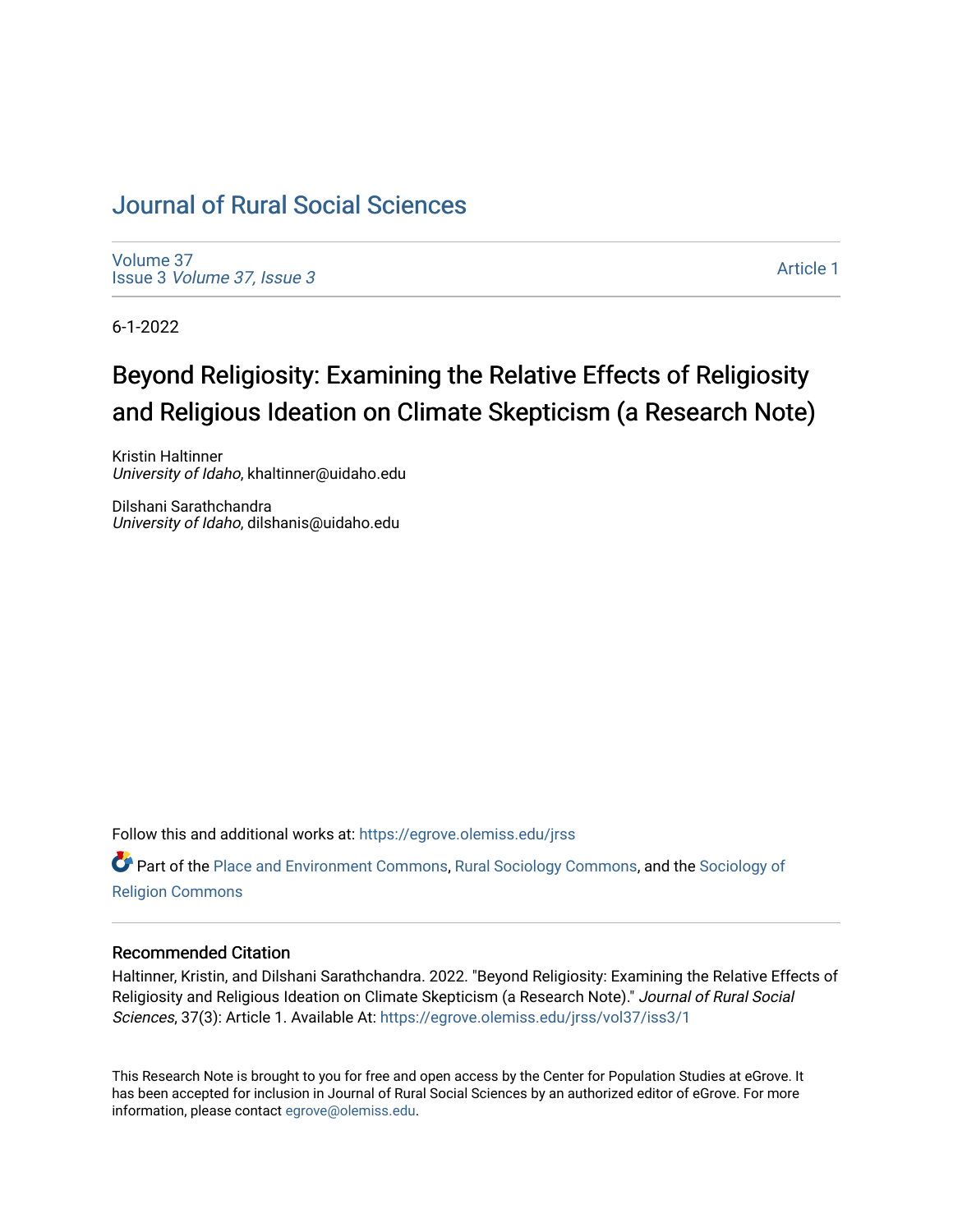## Beyond Religiosity: Examining the Relative Effects of Religiosity and Religious Ideation on Climate Skepticism (a Research Note)

#### Cover Page Footnote

Please address all correspondence to Dr. Kristin Haltinner (khaltinner@uidaho.edu).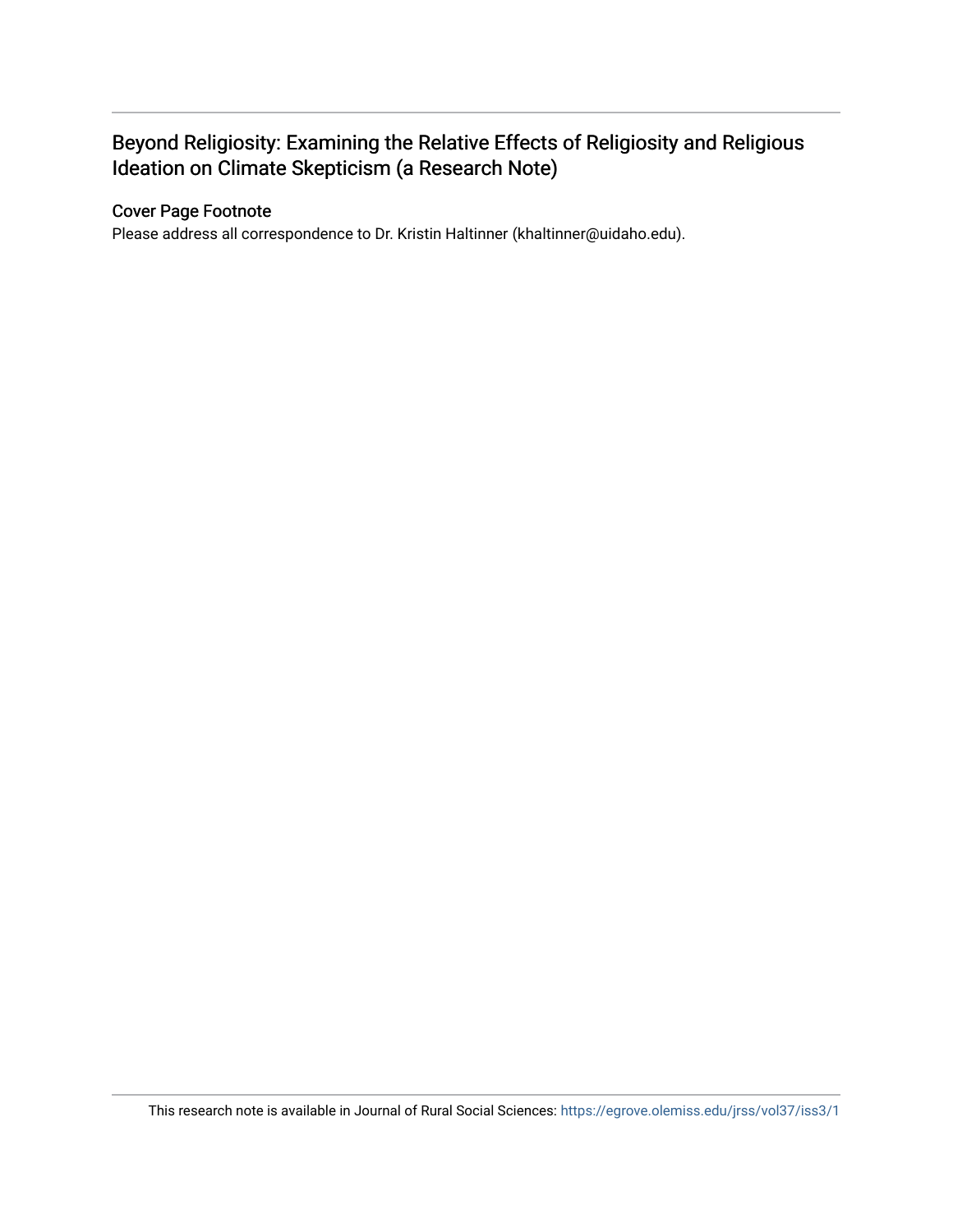# Beyond Religiosity: Examining the Relative Effects of Religiosity and Religious Ideation on Climate Skepticism

Kristin Haltinner Dilshani Sarathchandra University of Idaho

## ABSTRACT

Much of the existing scholarship on climate change uses religiosity to measure the effects of religion on climate skepticism and results in inconsistent findings. Drawing on insights from the study of religion and environmentalism more broadly, we suggest that scholars should seek a deeper understanding of religion's impacts by considering the influence of specific religious beliefs on perceptions of climate change. We further contend that researchers should consider how these factors shape attitudes within and between segments of the public who hold varying positions on climate change. We test these contentions using a novel sample of 1,000 self-declared "climate skeptics" in the U.S. Pacific Northwest. We find that, among skeptics, specific religious beliefs are more strongly associated with a range of selected climate/environmental attitudes (i.e., conspiracy ideation, trust in climate science, proenvironmentalism, emotions about climate change) than is religiosity. We discuss these findings and their implications for future scholarship.

## **KEYWORDS**

Climate skepticism, conspiracy ideation, perceptions of climate change, pro-environmentalism, religiosity, religion

## INTRODUCTION

Among scholarship on climate change, "religiosity" (often measured by frequency of religious service attendance or self-identification as religious in environmental work) is the preferred measure of religion's impact on climate skepticism. McCright (2016), for example, finds religiosity to be a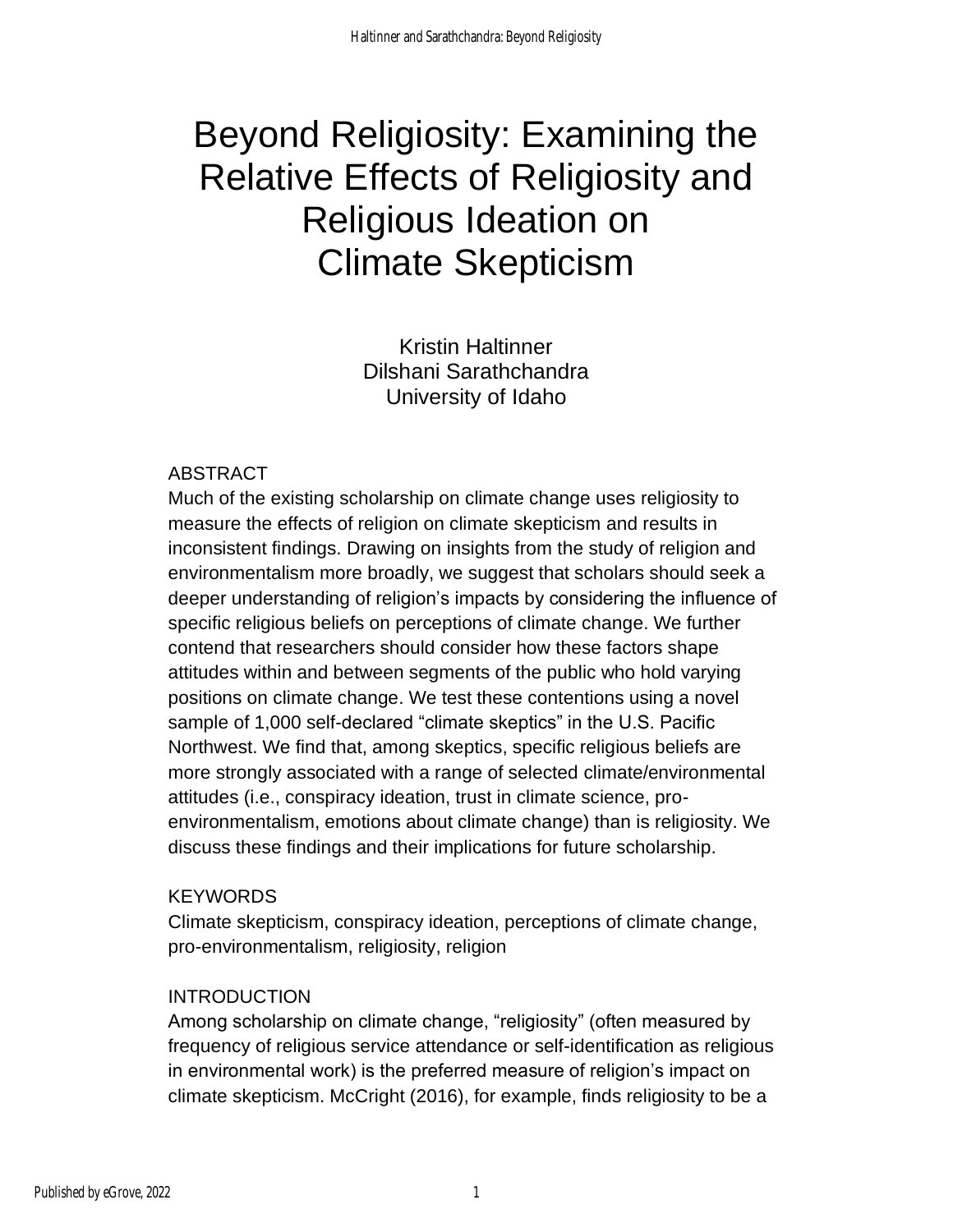weak or inconsistent predictor of climate skepticism. A brief look at the literature confirms McCright's contention. Some scholars find that religiosity is a positive predictor of climate skepticism (Wang and Kim 2018; McCright and Dunlap 2011) while others show that religiosity has a weak or moderating effect on people's concerns about climate change (McCright 2016; Zhou 2015) and still others find no correlation between religiosity and concern about climate change (Kellstedt, Zahran, and Vedlitz 2008).

This inconsistency also exists in literature on religiosity and environmentalism more broadly. Kanagy and Nelsen (1995) find that frequency of religious attendance is associated with a decrease in environmentalism. However, Boyd (1999) finds no relationship between these two variables while Kanagy and Willits (1993), Eckberg and Blocker (1996), and Peifer, Khalsa, and Ecklund (2018) found a positive relationship between frequency of church attendance and environmental behavior.

Alternatively, religious scholars have turned to an examination of specific religious beliefs (what we will call "religious ideation" in this research note) to predict environmental attitudes and beliefs. Among the beliefs scholars find associated with lower levels of environmentalism are that of human dominion over earth (White 1967; Hand and Van Liere 1984; Eckberg and Blocker 1996; Tarakeshwar et al. 2001) and those associated with Biblical end-times (Guth et al. 1995).

We contend that those who are interested in religion's impacts on climate skepticism should take note from the lessons of the broader environmental scholarship and examine how skepticism manifests not only in the context of religiosity but also in the context of specific religious beliefs (e.g., beliefs in human dominion, beliefs in the Biblical end-times). While the relationship between belief in human dominion and climate change has yet to be investigated, scholarship does point to a significant relationship between end-times theology and skepticism. For instance, Barker and Bearce (2012) find that the end-of-days theology is associated with greater skepticism surrounding climate change. They conclude that the perception that the end-times are near shortens adherents' perception of the length of time in the future. Given they see no future to protect, adherents resist pro-climate policy initiatives.

In this research note, we draw from prior theories in religion and environmentalism to test the traditional mode of measuring religion's impact on skeptics, *religiosity*, which we measure by the frequency of religious service attendance, against that suggested by extant scholarship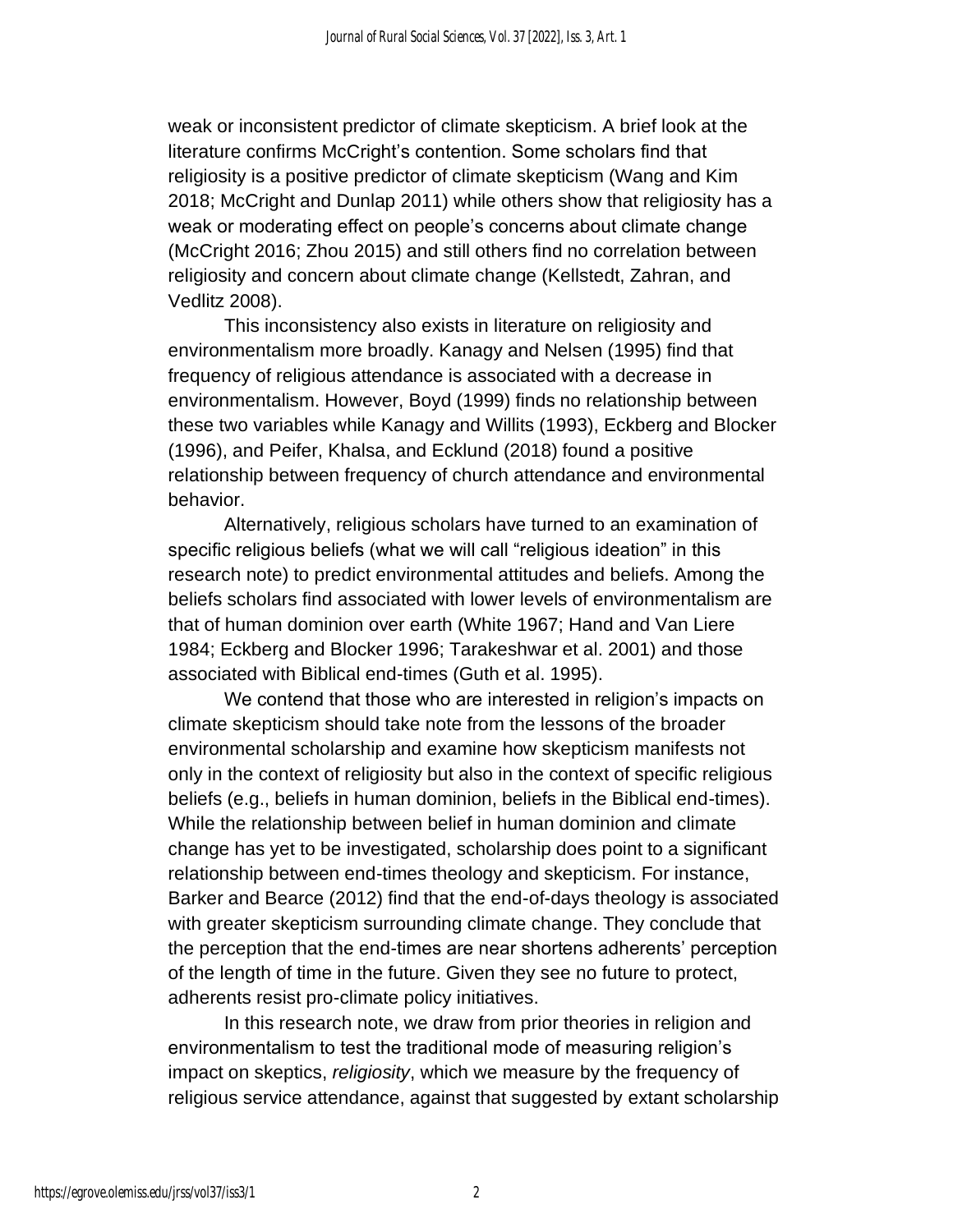as more robust, *religious ideation*, which we measure using several specific religiously based beliefs about the environment (i.e., climate change indicates God's will, climate change is the end-of-days as predicted in the Book of Revelation, climate change is punishment for our sins, and humans were meant to rule over the rest of nature). We use a unique dataset gathered from surveying 1,000 self-declared climate change skeptics in the U.S. Pacific Northwest region, representing a range of religious affiliations (Protestant, Christian, Catholic, Mormon, atheist or agnostic, and other religions, as well as religiously unaffiliated), including a majority of Christians (approximately 50 percent of the sample), and examine the relative effects of religiosity and religious ideation on a series of selected outcome measures: conspiracy ideation (i.e., skeptics' belief that climate change is a "hoax"), trust in climate science, proenvironmentalism, and emotion-based responses to climate change. We suggest that climate skeptics are distinct from the general population with regard to religion's effects on conspiracy ideation, but similar along other outcome measures. Methodologically, by demonstrating the relative effects of religiosity and religious ideation on diverse outcome variables, our findings suggest that religious ideation is a more useful variable for empirical analysis of climate skepticism than religiosity. To affirm this, future research should consider additional religious beliefs in their analyses.

## LITERATURE REVIEW

Below we examine the literature on both religiosity and religious ideation as they relate to existing scholarship on climate skepticism. We further explore their association with each of our outcome variables in turn: conspiracy ideation, trust in science, environmentalism, and emotional response to climate disasters.

## *Religiosity and Belief in Climate Change, Conspiracy Ideation, Trust in Science, Environmentalism, and Emotion*

As mentioned, religiosity is an inconsistent predictor of belief in climate change. For example, McCright (2016) finds that religiosity is associated with people's denial that climate change is occurring but has no relationship to one's belief that it will have a negative impact, while McCright and Dunlap (2011) and Wang and Kim (2018) find religiosity is a positive predictor of climate change skepticism. In contrast, Kellstedt et al. (2008) conclude that there is no relationship between religiosity and climate skepticism.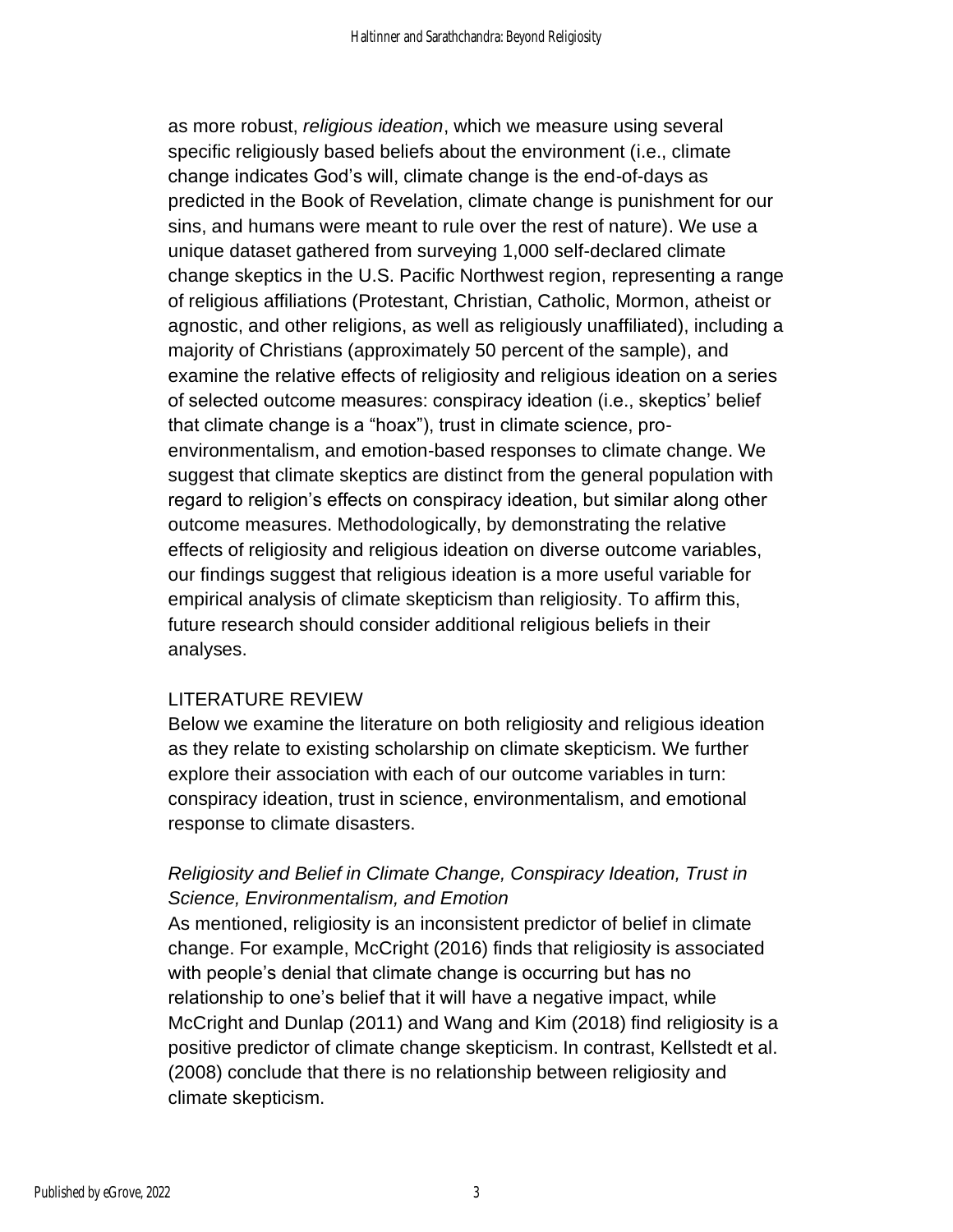Scholarship on the intersection of conspiracies regarding climate change and religion suggests that religiosity is positively correlated with the belief that climate change is a hoax (Grzesiak-Feldman 2007; Galliford and Furnham 2017; Lewandowsky, Oberauer, and Gignac 2013; Sarathchandra and Haltinner 2020). In fact, this relationship is so powerful among skeptics specifically, that Sarathchandra and Haltinner (2020) find that for every one-degree increase in religiosity (as measured by religious service attendance) among a sample of climate change skeptics, there is a 12 percent increase in the likelihood one believes climate change is a hoax.

Unlike climate change and conspiracy ideation, religiosity in the United States is consistently, inversely correlated with scientific literacy and trust in or perceptions of science. The more religious an individual, the less likely they are to perceive science positively and trust scientific information (McPhetres and Zuckerman 2018; Chan 2018). Religiosity is also associated with negative views regarding scientific advances (Bénabou, Ticchi, and Vindigni 2015; Scheufele et al. 2009).

Religiosity is not a consistent predictor of environmentalism. Kanagy and Nelsen (1995), for example, found that an increase in church attendance is correlated with greater willingness to sacrifice the environment for economic gain. However, they found no relationship between frequency of church attendance and self-identification as an environmentalist. Boyd (1999) also found no relationship between religiosity and environmentalism, using data from the General Social Survey. In contrast, Eckberg and Blocker (1996) and Kanagy and Willits (1993) find church attendance to be associated with pro-environmental attitudes and individual behavior.

Despite these null and negative findings, Carlisle and Clark (2018) find that frequency of religious attendance is negatively correlated with support for government spending on environmental protection. Clements McCright, and Xiao (2014) further complicate the understanding of religiosity and environmentalism by demonstrating that church attendance is positively associated with pro-environmental behaviors but negatively associated with pro-environmental attitudes.

Existing research on affect and climate change has not yet considered the role religiosity has on these experiences. However, research on religiosity more broadly shows that it is generally correlated with emotional well-being (George, Ellison, and Larson 2002). Scholars posit that, at least in part, the positive impact of religion on emotional wellbeing is a result of the community formed religious engagement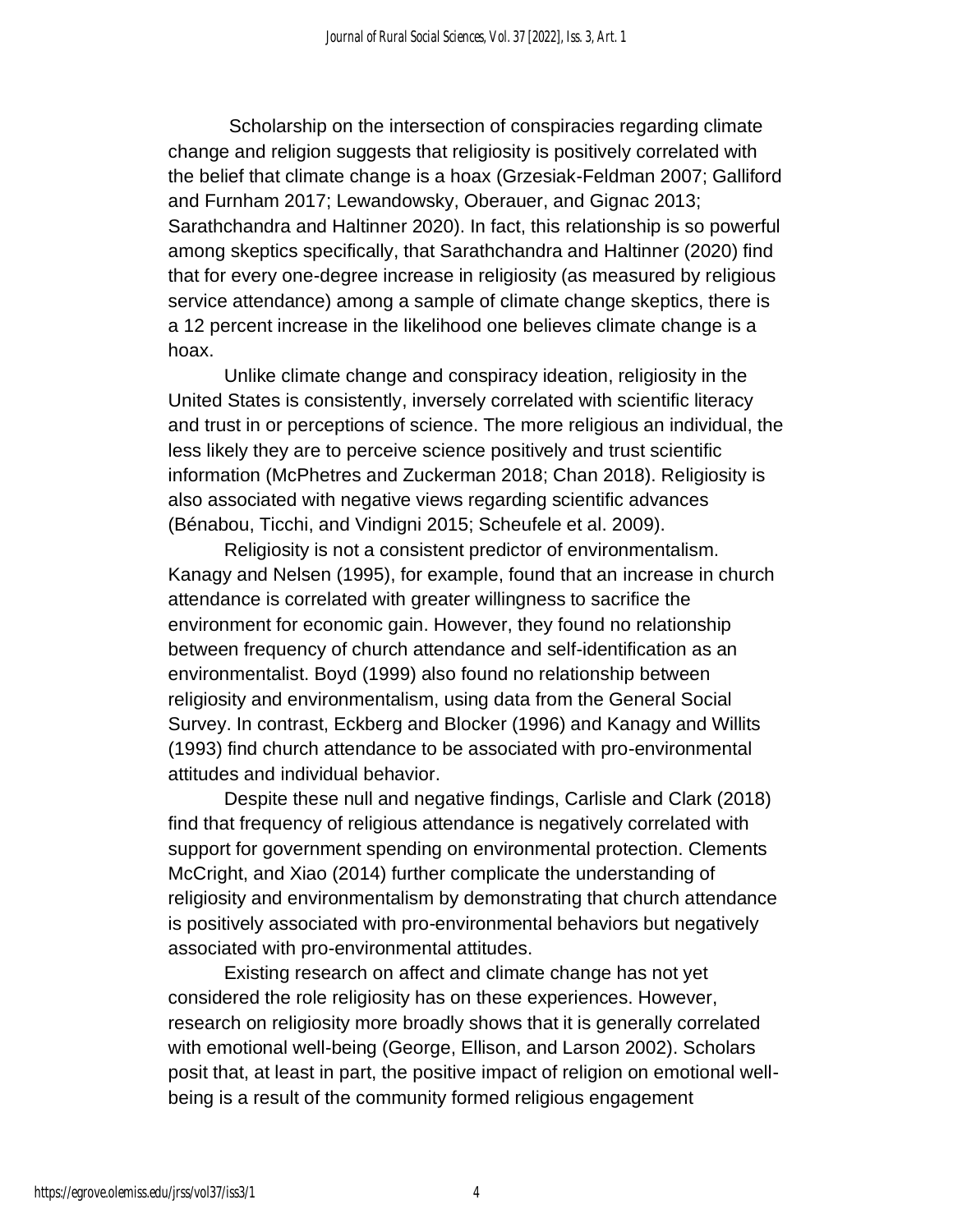(Zinnbauer and Pargament 2002). The more integrated someone is in their religious community, the greater the emotional benefits (Krause and Hayward 2013; Strawbridge et al. 2001). Studies that focus on religion's impact on long-term existential fears, such as death, find that religion – in this case Christianity – seems to moderate fear of death wherein the more people attend church activities, the less they experience death anxiety (Feifel and Nagy 1981). This scholarship suggests that religiosity may mitigate some strong emotions such as fear and dread which has implications for emotion-based responses to environmental and climate disasters.

## *Religious Ideation and Belief in Climate Change, Conspiracy Ideation, Trust in Science, Environmentalism, and Emotion*

As mentioned, scholarship that examines the relationship between specific religious beliefs and climate skepticism is less common but seem to show more consistent results than religiosity. Beliefs that the Bible is the literal word of God and in end-of-days theology are associated with greater rejection of climate science (Haluza-Delay 2014; Barker and Bearce 2012). However, an exception arises in the case of Latter-day Saints who are more likely than mainline Christians to believe in end-of-days theology yet do not differ significantly with regard to their perspectives on climate change (Haltinner and Sarathchandra 2020).

Similarly, scholarship on the relationship between religiosity and adherence to conspiracy theories has produced mixed results. Some find that, when combined with other demographic variables, religiosity is inversely correlated with belief in conspiracies (Freeman and Bentall 2017; Furnham 2013; Lobato et al. 2014) while others suggest a positive correlation between religiosity and acceptance of conspiracies that are in line with underlying religious ideologies (Oliver and Wood 2014). For example, Christians are more likely to adhere to political or medical conspiracies than are members of other religious groups (Galliford and Furnham 2017).

While a majority of prior research that examines the association between religious affinity and science trust operationalizes religion in terms of religious sect and religiosity (e.g., frequency of religious attendance, frequency of prayer, etc.), a few studies have also looked at specific religious beliefs. For example, Jelen and Lockett (2014) find that belief in the authority of the Bible leads to higher general skepticism toward controversial science topics, including global warming.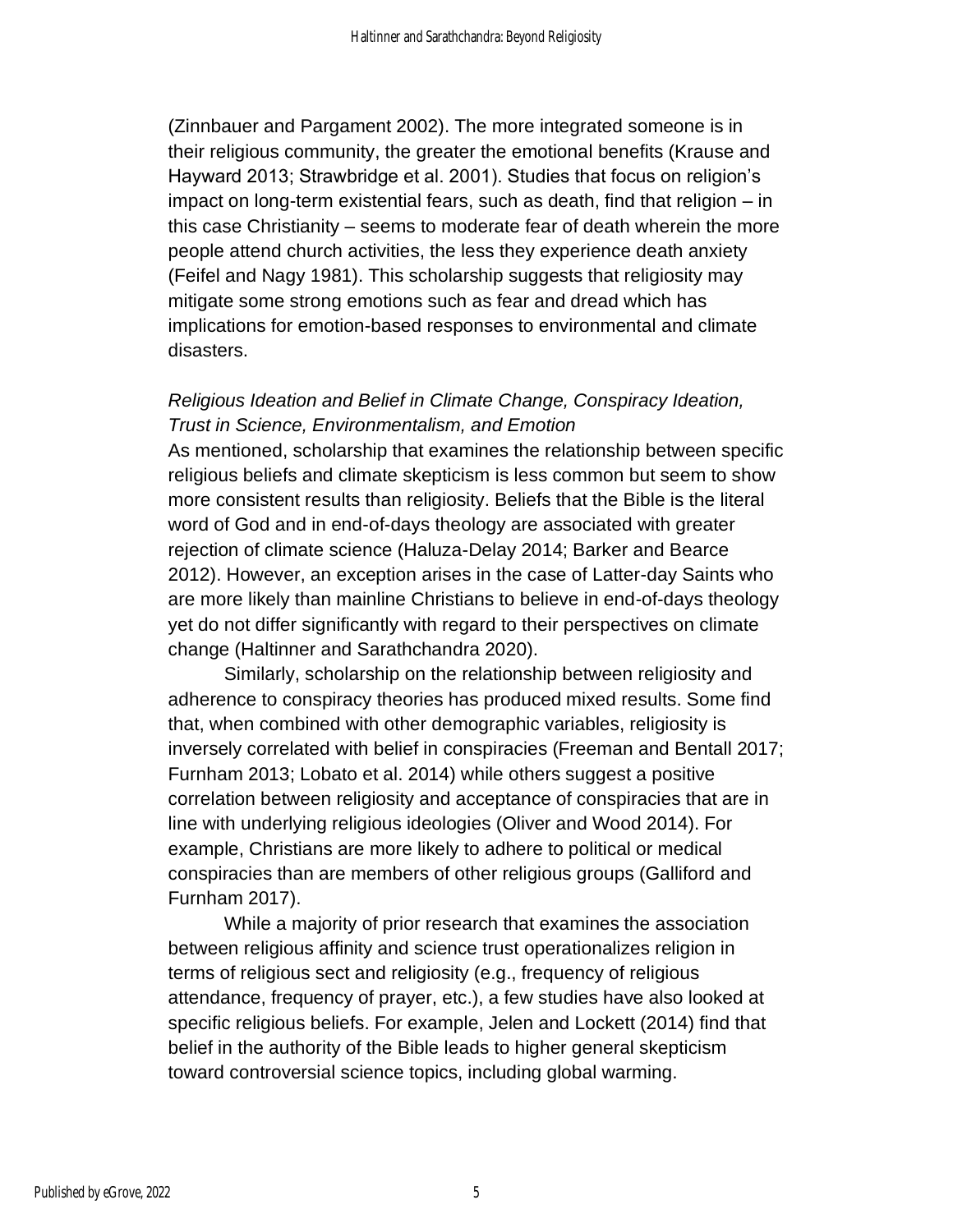The most famous theory with regard to religious beliefs and environmentalism is known as the "Lynn White Thesis." White argued that Biblical beliefs regarding human dominion caused adherents to reject environmental protection (1967). In support of White's thesis, Eckberg and Blocker (1996) find that both belief in human dominion and Biblical literalism more generally is associated with lower support for environmental policies and individual actions. Further, Barker and Bearce (2012) find that those who believe in "Christian end-times theology are less likely to support policies designed to curb global warming" as compared to other Christians in the United States (267). They conclude that the perception that the world will end soon decreases one's perspective of the possible length of future. Thereby, those who adhere to end-of-day theology are more likely to support policies beneficial in the short term than over an extended period of time. In contrast, Boyd (1999) finds no relationship between the literal interpretation of the Bible and environmental views.

There is a dearth of literature at the intersection of affect, religious ideology, and climate skepticism. Therefore, we seek to rely on broader scholarship on the impact of religion on emotions. In examining specific religious beliefs and emotions we were unable to find work directly connected to the belief in human dominion or end-times theology. Work on the relationship between Biblical literalism more broadly suggests that certain beliefs do affect one's emotional state; belief in "divine forgiveness" is correlated with lower levels of anxiety, while the perception that people are "basically evil" is associated with higher anxiety (Flannelly 2017).

#### *Our Contribution*

Our research note extends past scholarship in important ways. First, we use a unique data set gathered from climate skeptics rather than the general population. This allows us to explore the nuances of climate skepticism at greater depth than data sets that include people with different perspectives on climate change. Second, we examine the effects of (1) the frequency of religious service attendance ("religiosity") and (2) specific religious beliefs that intersect with climate change (what we call "religious ideation" including the "belief in human dominion") on the nature of climate change skepticism. This allows us to both determine which variable is more useful to the analysis of climate skepticism and to understand how religious affinity and its various manifestations impact climate science skepticism, adding important inroads into scholarly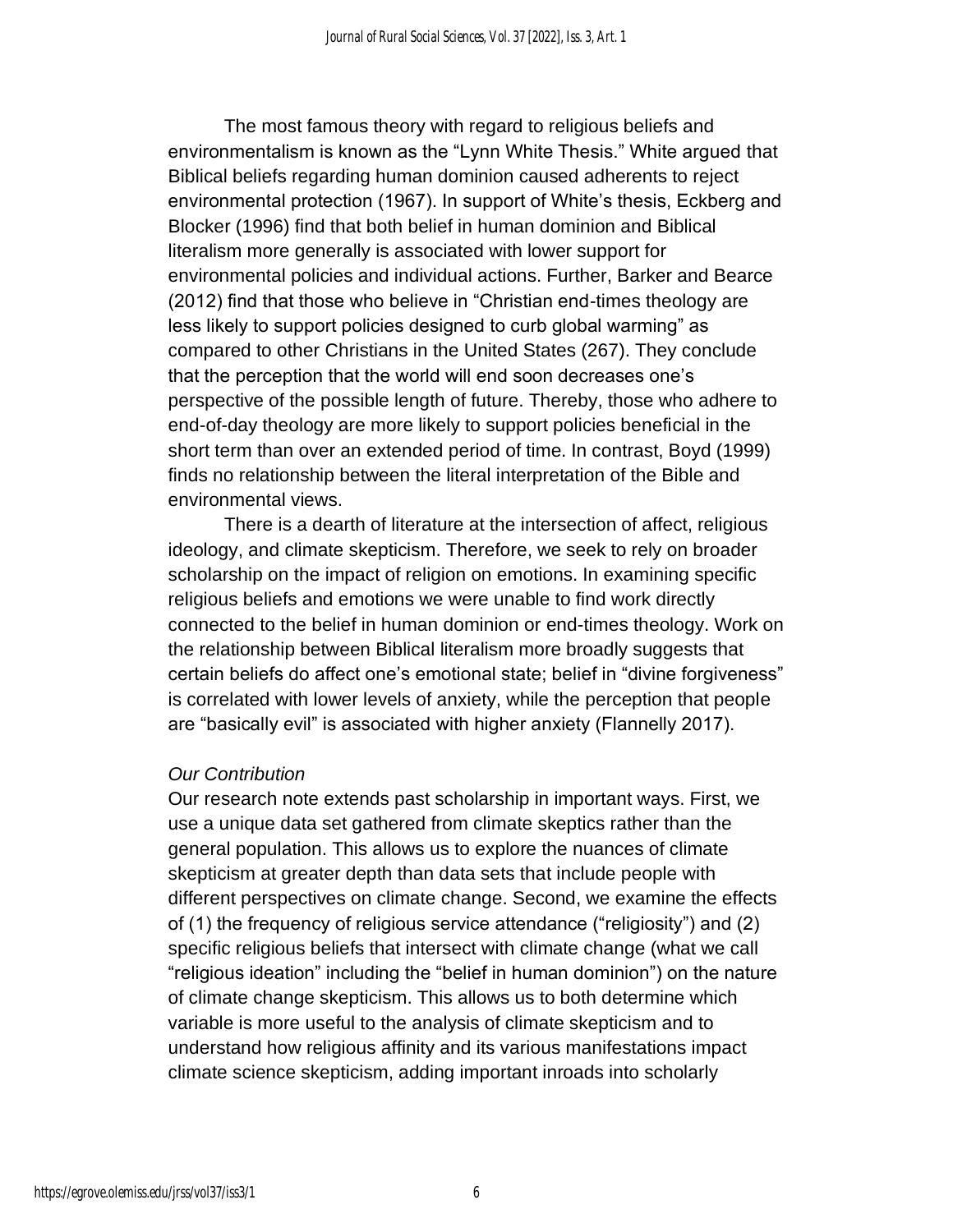understandings of the role of religion in shaping perceptions of climate change.

Drawing from extant literature on religion and climate change skepticism, we test a series of hypotheses. In particular, based on the prior literature discussed above, we expect that when examining the relative effects of religiosity and religious beliefs on climate skepticism:

H1: Among climate skeptics, specific religious beliefs (religious ideation and/or belief in human dominion) will have a stronger positive effect on the belief that climate change is a hoax (i.e., conspiracy ideation) than religiosity.

H2: Among climate skeptics, specific religious beliefs (religious ideation and/or belief in human dominion) will have a stronger negative effect on trust in climate science than religiosity.

H3: Among climate skeptics, specific religious beliefs (religious ideation and/or belief in human dominion) will have a stronger negative effect on environmental concern and support for pro-environmental policy than religiosity.

H4: Among climate skeptics, specific religious beliefs (religious ideation and/or belief in human dominion) will lower the intensity of emotion-based reactions to climate change more than religiosity.

## **METHODS**

#### *Data Collection*

For this study we conducted an online survey of adult climate change skeptics living in Idaho, Washington, and Oregon. The survey was distributed via Qualtrics, a firm that specializes in representative online surveys. The University of Idaho Institutional Review Board approved the survey procedure before data collection began. Our final survey sample, representative of U.S. census data for gender and education, consists of 1,000 complete responses.<sup>1</sup>

To identify respondents who are skeptical of climate change we used two screening questions, asking whether respondents believe: "(1) "climate change is happening" and (2) "climate change is caused by human activities" (response categories: yes=1; no=2; not sure=3). Respondents who said that they believed climate change was happening *and* it was caused by human activities were screened out using a Qualtrics filter which prevented this group from taking the survey. This limited our final sample (N=1,000) to those who expressed uncertainty regarding the realities and anthropogenic causes of climate change (i.e., climate skeptics). Skeptics identified using this screening procedure then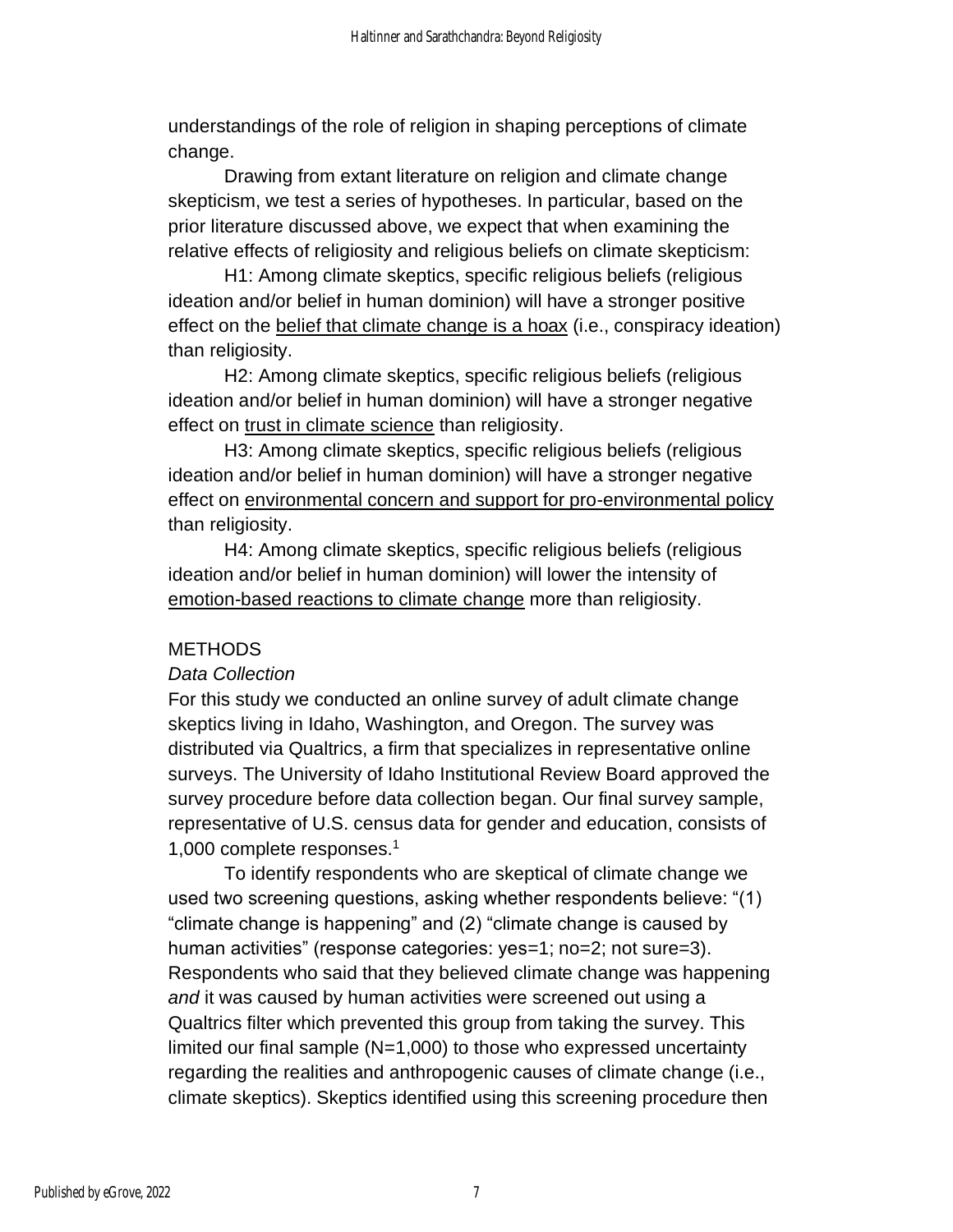proceeded to answer our full survey, which consisted of 45 questions on their climate/environmental beliefs, related attitudes, and sociodemographic characteristics.

## *Key Independent Variables*

Our study consists of three main independent variables measuring specific religious beliefs (termed "religious ideation" and "belief in human dominion") and religiosity. We developed these measures using factor analysis as described below and operationalized as follows:

- I. *Religious ideation*: We measured religious ideation by creating a 3 item scale that captures participants' intersecting beliefs about climate change and religion: "Climate change indicates God's will," "Climate change is the end-of-days as predicted in the Book of Revelation," and "Climate change is punishment for our sins." Participants responded on a Likert scale where "strongly disagree"=1 to "strongly agree"=7 (Cronbach's  $\alpha$ =0.78).
- II. *Belief in human dominion*: We measured belief in human dominion by using the item "Humans were meant to rule over the rest of nature." Participants responded on a Likert scale from "strongly disagree"=1 to "strongly agree"=7.
- III. *Religiosity*: We measured religiosity by asking respondents how often they attend religious services, with response categories ranging from never (1) to more than once a week (7). Frequency of religious attendance is a popular measure of religiosity in environmental sociology and studies of climate skepticism (e.g., Ecklund et al 2017; McCright and Dunlap 2011).

While we used a single-item ordinal scale to measure religiosity, for religious beliefs, we ran a principal component analysis (PCA) with Varimax rotation on four religious belief items from our survey. Three items loaded on Factor 1 constituting our *religious ideation* scale. We treat the remaining item, "belief in human dominion," as a single-item belief measure (See Table 1 for item wording and frequency distributions for all four religious belief items.) It is important to note here that due to issues with multicollinearity, we do not consider religious sect as a measure of religious affinity in the current study.

## *Dependent Variables*

Our study consists of several outcome variables: conspiracy ideation, (dis)trust in climate science, environmental concern, pro-environmental policy support, and four key emotion-based responses to climate change,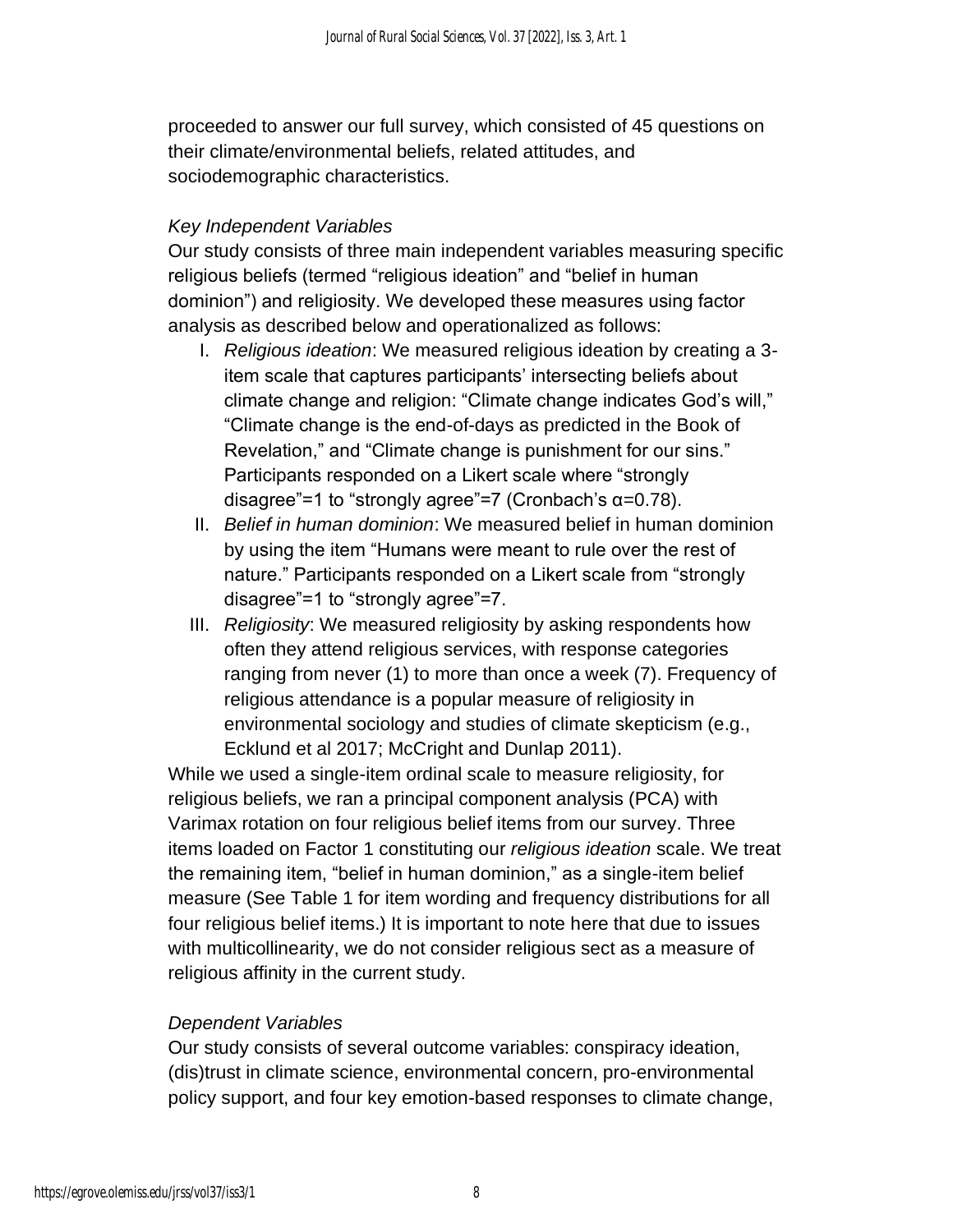as well as several key predictors and controls that are informed by relevant prior literature.

| <b>Item</b>                                                             | <b>Disagree</b> | <b>Neutral</b> | Agree |
|-------------------------------------------------------------------------|-----------------|----------------|-------|
| Climate change indicates God's will                                     | 49.0%           | 33.1%          | 17.9% |
| Climate change is end-of-days as<br>predicted in the Book of Revelation | 57.7%           | 29.4%          | 12.9% |
| Climate change is punishment for our<br>sins                            | 70.3%           | 21.1%          | 8.6%  |
| Humans were meant to rule over the<br>rest of nature                    | 28.8%           | 31.8%          | 39.4% |

Table 1: Religious Belief Items (Percentage Distributions, N=1,000)

The first main outcome – *conspiracy ideation* – is measured using responses to the question "Do you think climate change is a hoax?" with three response categories: yes=1, no=2, not sure=3. We treat conspiracy ideation as a dummy variable (yes=1 and no/not sure=0). This is an important outcome measure to consider as prior work suggests that about a quarter of climate change skeptics in the U.S. explicitly endorses the belief that climate change is a hoax (Sarathchandra and Haltinner 2020). Accordingly, skeptics who adhere to this belief are more likely to be older, politically conservative, more educated, more religious, and disproportionately men, compared to non-conspiracy adhering counterparts. In our sample, 24.5 percent of respondents agreed that climate change is a hoax. Further investigation of this belief and its potential connections to religion is important given that both are rooted in ideological belief systems (Haltinner and Sarathchandra 2021a).

Second, *(dis)trust in science* is a 14-item, validated scale, measuring distrust in climate science and scientists created using principal component analysis (PCA) and Cronbach's alpha (α=0.93) (Sarathchandra and Haltinner 2021). Participants expressed whether they agree on the items using a 1-7 Likert scale where "strongly disagree"=1 to "strongly agree"=7.

Third, *environmental concern* is a 16-item scale that measures respondent's average environmental concern, created using PCA and Cronbach's alpha (α=.96) (Haltinner and Sarathchandra 2020). Items were rank ordered on a 1-7 Likert scale where "not at all concerned"=1 to "very concerned"=7. See Table SM1 for survey item wording and descriptive statistics.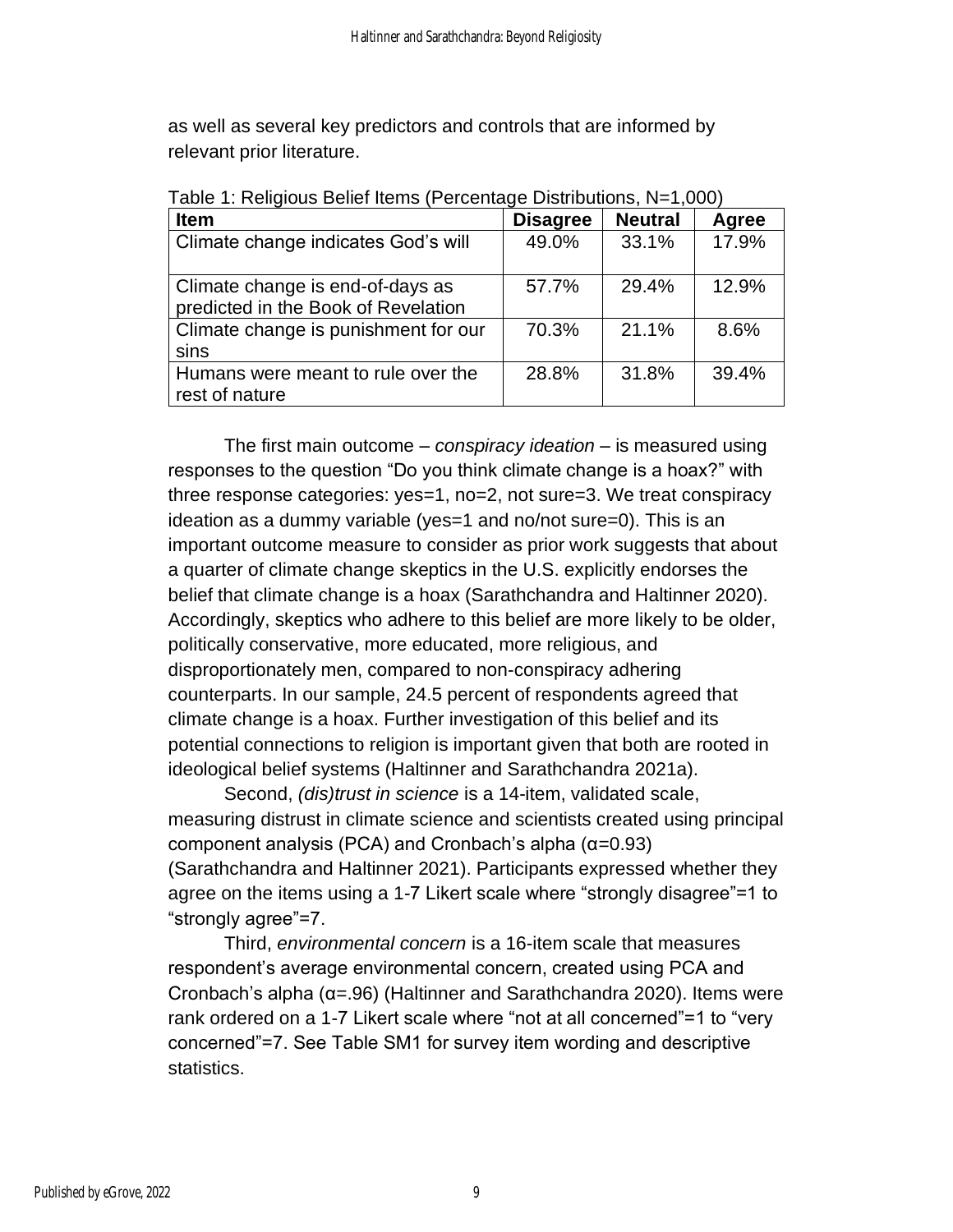Fourth, *pro-environmental policy support* is a 13-item scale created to measure the average support for pro-environmental policy initiatives among climate skeptics. Survey items ranged from support for investments in solar and wind energy, and government regulations for air and water pollution, to public school curriculums including issues related to the environment and human caused climate change. Three items (expanding offshore drilling, cutting funding for the EPA, and withdrawing from the Paris Climate Treaty) were reverse coded so that higher values indicate more support. Participants expressed their support on a 1-7 Likert scale where "not at all support"=1 to "support a great deal"=7 (Cronbach's α=.87). See Table SM2 for survey item wording and descriptive statistics.

Finally, to measure *emotion-based responses to climate change* we asked our survey participants to indicate the extent to which they feel the following emotions when thinking about climate change: worry, dread, sadness, and grief ("While thinking about the concept of climate change, to what extent do you feel the following emotions?"). Participants expressed their degree of emotional responses on a 1-7 Likert scale where "not at all"=1 to "an extreme amount"=7. In our analytical models below we treat worry, dread, sadness, and grief as four discrete emotions, building on prior research on climate change emotions which employ similar discrete emotion scales (e.g., Haltinner, Ladino, and Sarathchandra 2021).

#### *Other Covariates and Analytical Strategies*

Our analysis also employs several other key theoretically informed predictors and control variables (Table 2). Political ideology is measured on a 7-point scale from very liberal (1) to very conservative (7), and gender is measured as men=1 and women/other=0. Age is measured with eight categories: 18-19=1 to 80 or older=8. Income is measured with five categories: \$0-\$24,999=1 to \$100,000 and above=5. Education is measured by the highest degree earned: less than high school diploma or equivalent=1 to doctoral degree=8. See Table 2 for these measures and associated frequency distributions.

We first examined frequency distributions and descriptive statistics for our outcome, predictor, and control variables. We then ran regression diagnostics and multicollinearity tests. Subsequently we used a series of multivariate linear regressions and logistic regressions to examine the extent to which religiosity and specific religious beliefs affect our outcome variables, i.e. conspiracy ideation, distrust in climate science, proenvironmentalism and emotion-based responses among climate skeptics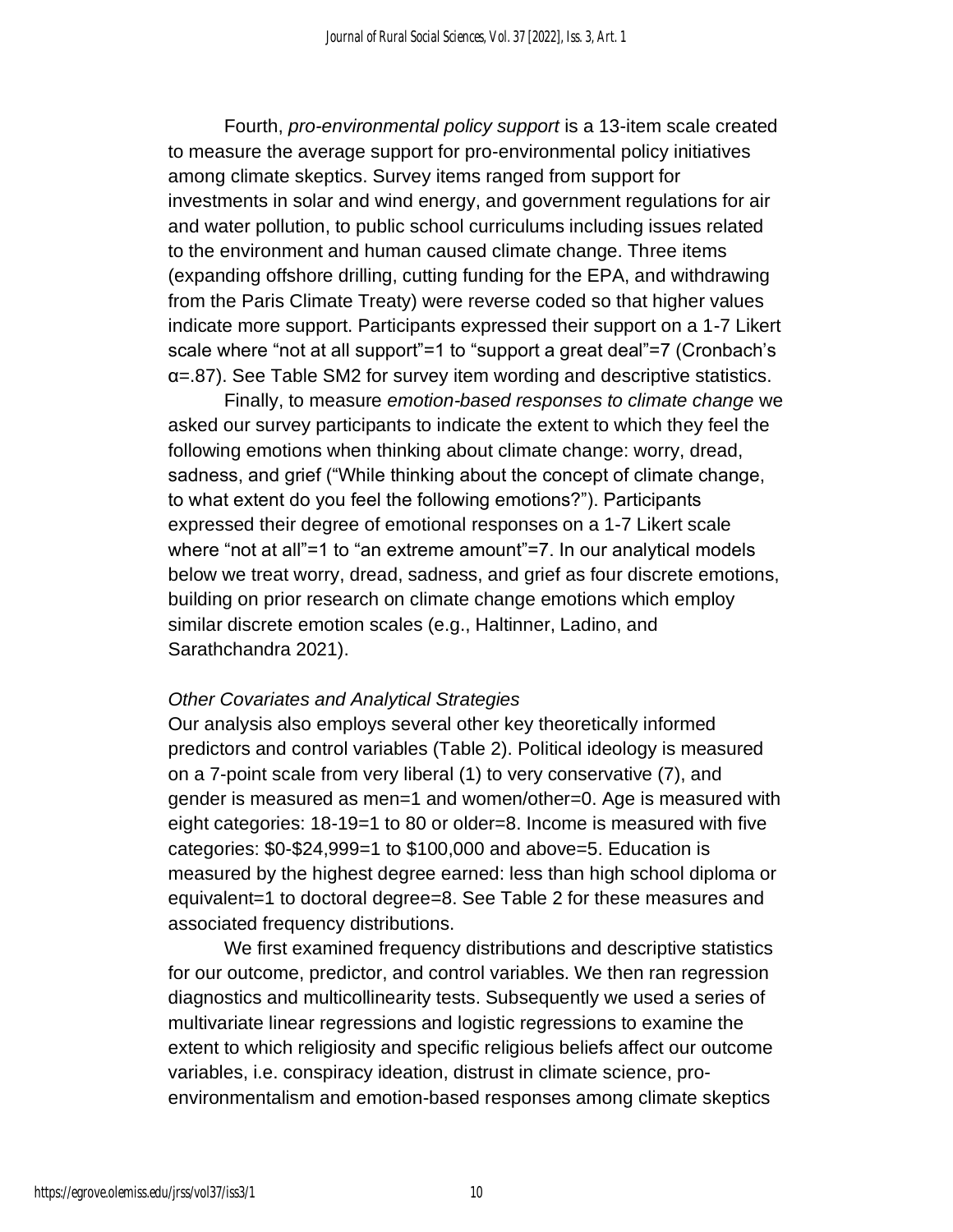(while controlling for relevant socio-demographic variables). All models reported use the same covariates. Analyses was performed with IBM SPSS 24.

#### **FINDINGS**

#### *Sample Characteristics*

While 49 percent of participants in our sample identified as men, 49.9 percent identified as women and 1.1 percent identified as neither men nor women. Eighty-nine percent identified as white, 4.7 percent as Asian, 3.8 percent as Native American, 2.7 percent as Black, 1 percent as Native Hawaiian/Pacific Islander, and 0.6 percent as Arab-American. The remaining participants identified as another race. Twenty percent of participants were younger than 30. Twenty-five percent were between 30 and 49; 35 percent between 50-69, and 20 percent were older than 70.

Our participants came from a variety of political, educational, and economic backgrounds. Approximately 42 percent identified as slightly to very conservative, 42.6 percent as moderate, and 15.6 percent as slightly to very liberal. Thirty-one percent of our respondents had no college education, 30 percent had some college or an Associate's degree, 20 percent had a Bachelor's degree, and 19 percent had advanced degrees. Fifty-three percent of our participants earned less than \$50,000 in total annual household income, 29 percent earned between \$50,000 and \$100,000, while 18 percent earned over \$100,000 annually. See Table 2 for a summary of sociodemographic variables, with mean and standard deviations reported for items included in the regression analyses in continuous form.

In terms of religion, a majority of participants in our sample selected the "none" category as their religious affiliation. Nearly 20 percent identified as mainline Protestant, 18.1 percent as evangelical Christian, 12.6 percent as Catholic, and 4.4 percent as Mormon. While 8.6 percent of our respondents identified as atheist or agnostic, 13 percent identified with other religions.

Further, approximately 42 percent of our participants indicated that they "never" attend religious services, 17 percent stated that they attend religious services "more than once a week," 12 percent attend religious services "about once a year," while another 12 percent attend these services "a few times a year." In terms of our three "religious ideation" measures, approximately 18 percent of respondents in our sample agreed "climate change indicates God's will," 13 percent agreed "climate change is the end-of-days as predicted in the Book of Revelation," and 9 percent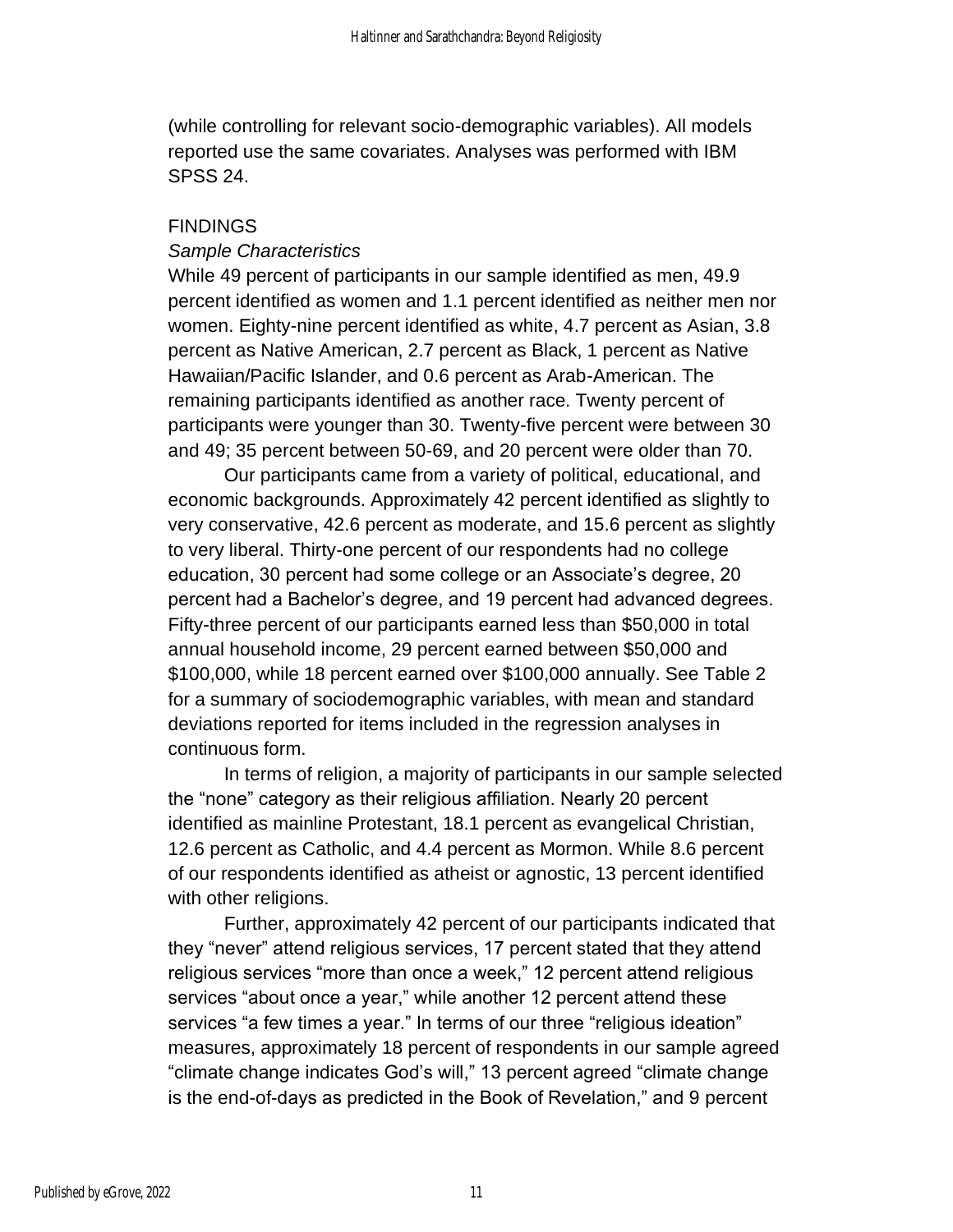agreed "climate change is punishment for our sins" (Table 1). While 39.4 percent of respondents agreed that humans were meant to rule over the rest of nature, 28.8 percent disagreed with this statement, and 31.8 percent neither agreed nor disagreed.

|                                                            | <b>Full Sample</b>           |
|------------------------------------------------------------|------------------------------|
| <b>Characteristic</b>                                      | Mean (SD)                    |
|                                                            | % (Frequency)<br>$(N=1,000)$ |
| Gender                                                     |                              |
| Women                                                      | 49.9% (499)                  |
| Men                                                        | 49.0% (490)                  |
| Not reported                                               | $1.1\%$ (11)                 |
| Political ideology (very liberal=1 to very conservative=7) | 4.5 (1.50)                   |
| Age $(18-19=1$ to $>80=8$ )                                | 4.5(2.04)                    |
| Education (less than high school diploma or                | 3.7(1.83)                    |
| equivalent=1 to doctoral degree=8)                         |                              |
| Race                                                       |                              |
| White                                                      | 89.0%                        |
| Non-white                                                  | 11.0%                        |
| Income (\$0-\$24,999=1 to \$100,000 and above=5)           | 2.7(1.41)                    |
| Religiosity (never attend religious services=1 to attend   | 3.0(2.19)                    |
| services more than once a week=7)                          |                              |
| Religion                                                   |                              |
| <b>Evangelical Christian</b>                               | 18.1% (181)                  |
| Catholic                                                   | 12.6% (126)                  |
| Mormon                                                     | $4.4\%$ (44)                 |
| <b>Mainline Protestant</b>                                 | 19.1% (191)                  |
| Atheist/Agnostic                                           | 8.6% (86)                    |
| None                                                       | 24.2% (242)                  |
| Other                                                      | 13.0% (130)                  |
| Religious ideation (strongly disagree=1 to strongly        | 2.8(1.38)                    |
| agree=7)                                                   | 4.2 (1.73)                   |
| Belief in human dominion (strongly disagree=1 to           |                              |
| strongly agree=7)                                          |                              |

Table 2: Sociodemographic Characteristics

#### *Conspiracy Ideation*

When examining the effects of religion on conspiracy ideation (the likelihood of endorsing the belief that climate change constitutes a "hoax"), we find that religiosity is associated with a higher likelihood of conspiracy ideation, but with a small positive effect (B=0.08, p<.05). In contrast, the relationship between religious ideation and conspiracy ideation is not significant. However, belief in human dominion does emerge as a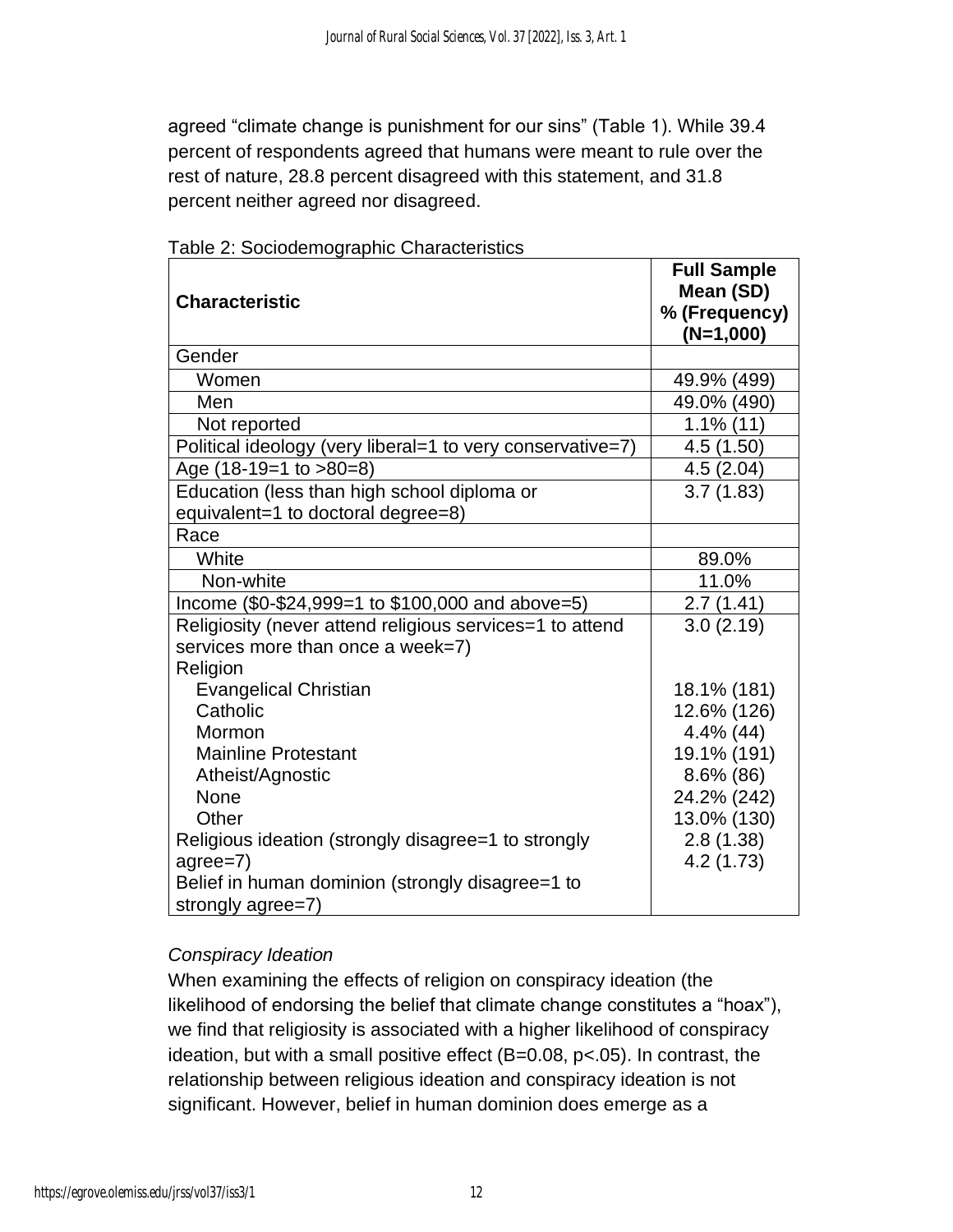statistically significant predictor with a comparatively stronger positive effect on the outcome measure  $(B=0.15, p<0.1)$  holding constant religious ideation, religiosity, and other pertinent socio-demographic variables. In fact, every one-degree increase of human dominion belief is associated with a 1.16 times higher likelihood of adhering to a climate change conspiracy. Results indicating a potentially stronger effect of the belief in human dominion over religiosity provides some support for our first hypothesis (H1) (Table 3).

| <b>Predictors</b>                | Β                   | <b>SE</b> | Exp(B) | 95% CI for<br>Exp(B) |  |
|----------------------------------|---------------------|-----------|--------|----------------------|--|
| Religiosity                      | 0.08<br>$(p=.040)$  | 0.04      | 1.08   | $1.03 - 1.17$        |  |
| Religious ideation               | $-0.02$<br>(p=.753) | 0.06      | 0.98   | $0.87 - 1.11$        |  |
| Belief in human<br>dominion      | 0.15<br>$(p=.005)$  | 0.05      | 1.16   | $1.05 - 1.29$        |  |
| Liberal-conservative<br>ideology | 0.46<br>(p<.001)    | 0.06      | 1.58   | $1.40 - 1.78$        |  |
| Age                              | 0.02<br>$(p=.690)$  | 0.05      | 1.02   | $0.93 - 1.12$        |  |
| Gender (men=1)                   | 0.58<br>(p<.001)    | 0.17      | 1.78   | $1.28 - 2.46$        |  |
| Education                        | 0.11<br>(p=.051)    | 0.05      | 1.12   | $1.02 - 1.23$        |  |
| Race (white=1)                   | 0.10<br>$(p=.714)$  | 0.28      | 1.11   | $0.97 - 1.30$        |  |
| Constant<br>-2 Log likelihood    | $-5.10$<br>956.65   |           |        |                      |  |
| Nagelkerke R-square<br>N         | 21.6%<br>1,000      |           |        |                      |  |

Table 3: Binary Logistic Regression Explaining Conspiracy Ideation

## *Trust in Climate Science*

There is no significant relationship between religiosity and trust in climate science among climate change skeptics in our sample. However, we do see that religious ideation leads to a small positive effect on distrust (B=0.08, p=.001) while belief in human dominion emerges as a statistically significant predictor with a comparatively larger effect (B=0.14, p<.001), when controlling for religiosity and other relevant and theoretically important covariates such as political ideology, gender, race, education and age (Table 4 – Model 1). Results also show that, among skeptics, men and those who are politically conservative are more likely to be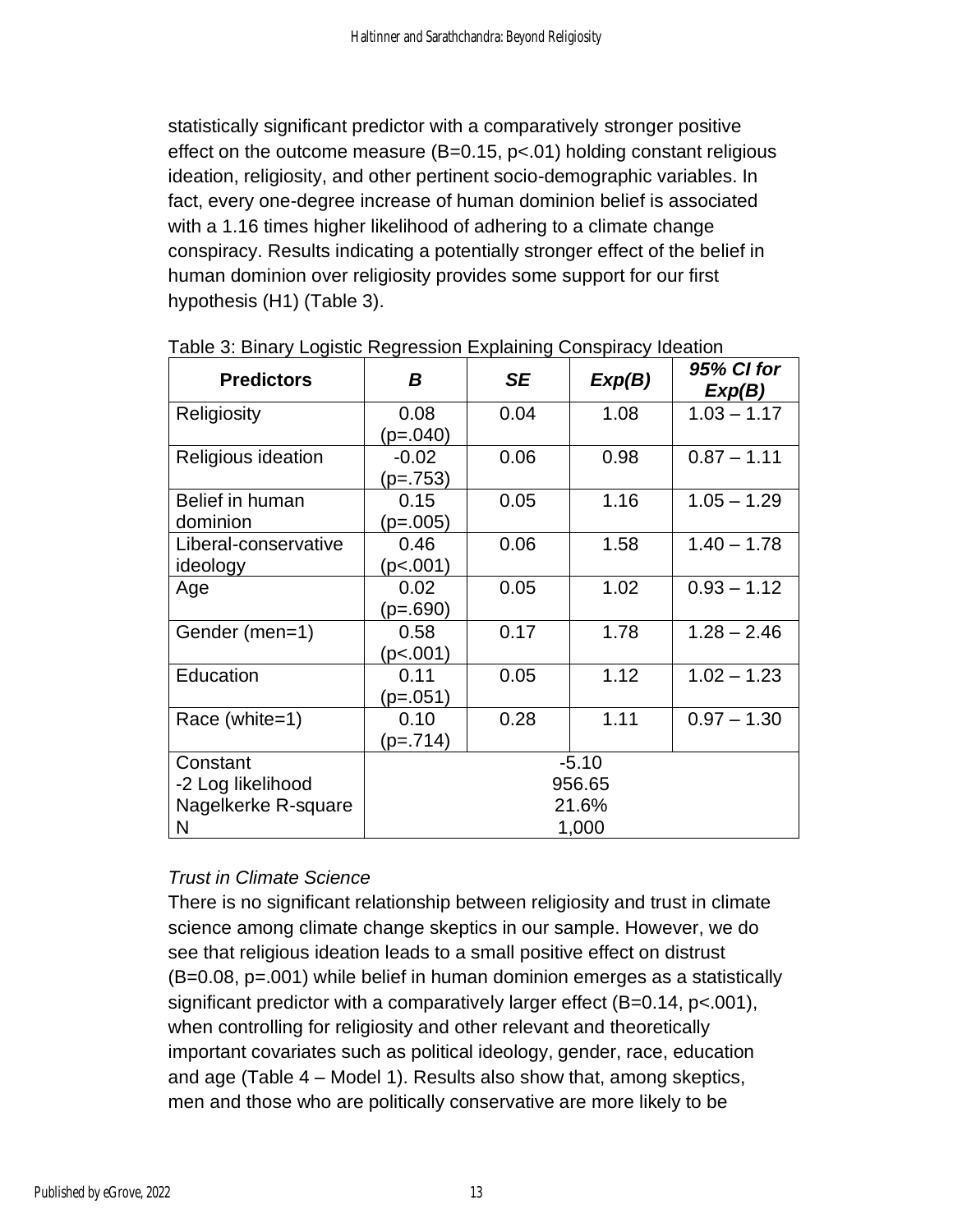distrustful of science, consistent with prior literature (Sarathchandra and Haltinner 2021). Overall, this model explains approximately 21 percent of the variability in our outcome measure, distrust in science.

Contrary to prior work that shows negative effects of religiosity on trust in science (McPhetres and Zuckerman 2018; Chan 2018), we did not find a significant effect of religiosity when accounting for potential effects of religious ideation and human dominion. These results further suggest that climate skeptics potentially behave differently than the broader public. They also suggest the value of taking specific religious beliefs (beyond religiosity) into consideration when examining how religion manifests in climate skepticism.

Our findings show that even when frequency of religious attendance and other theoretical predictors of climate skepticism are held constant, the underlying specific beliefs related to climate change (e.g., climate change indicates God's will, is punishment for our sins, or is a sign of the end-of-days) do affect skeptics' trust in climate science. This extends existing scholarship that looks at other religious beliefs (belief in biblical authority, Jelen and Lockett 2014) and suggests there is important nuance to discover in the relationship between religious beliefs and scientific trust.

#### *Pro-Environmentalism*

Our analysis also examined the effects of the above religion measures on two measures of pro-environmentalism: environmental concern (Table 4 – Model 2) and pro-environmental policy support (Table 4 – Model 3). Neither religiosity nor religious ideation have significant effects on environmental concern when controlled for other theoretically important predictors of environmental views and climate skepticism. Rather, political ideology (conservatism)  $(B=-0.11, p<0.01)$ , gender (men)  $(B=-0.35, p<sub>0.01</sub>)$ p<.001), and education (B=0.06, p<.05) emerge as significant predictors of environmental concern among climate skeptics. The only religion measure that emerges as a statistically significant predictor of environmental concern is the belief in human dominion  $(B=-0.07, p=.011)$  with a small negative effect of this belief on concern for the environment.

However, with regard to pro-environmental policy support, belief in human dominion and religious ideation both have small negative effects  $(B=-0.07, p<0.01$  and B $=-0.08, p<0.05$ ) while religiosity was not a significant predictor of environmental policy support (Table 4 – Model 3). Political ideology (conservatism) (B=-0.21, p<.001) and education (B=0.12, p<.001) also emerge as significant predictors of policy support among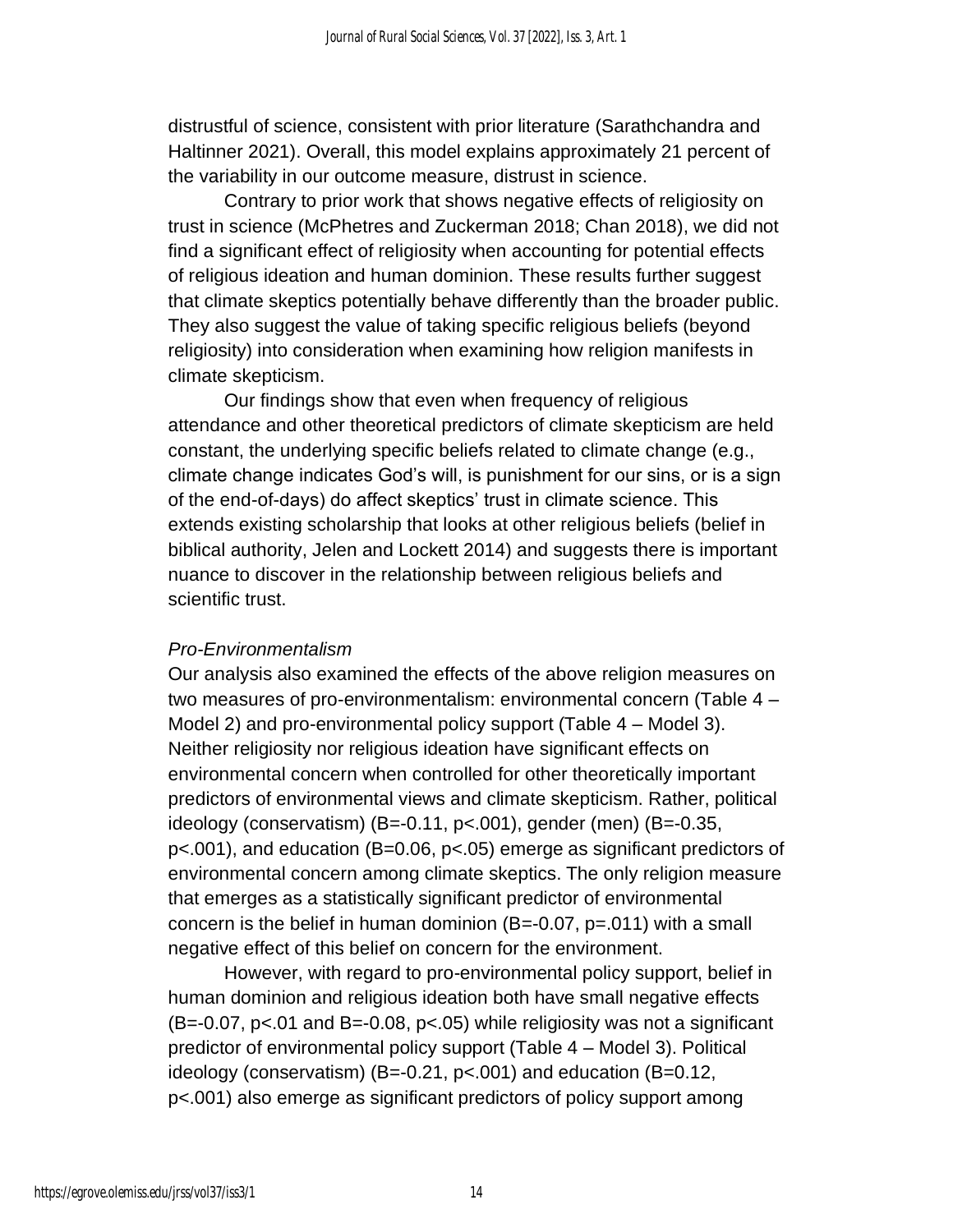climate skeptics. These findings are largely in line with our hypothesis 2 and 3 (H2 and H3): specific religious beliefs (religious ideation and/or belief in human dominion) are more pertinent and have a stronger negative effect on trust in climate science and pro-environmentalism compared to religiosity. Overall, the models for environmental concern and pro-environmental policy support only account for approximately 6 percent and 9 percent of the variability in the respective outcomes, much lower than that for distrust in science reported above (21 percent).

| <b>Predictors</b>                    |                                  | Model 1<br><b>Distrust in science</b> |                                | Model 2<br><b>Environmental</b><br>concern | Model 3<br><b>Pro-environmental</b><br>policy support |                 |  |
|--------------------------------------|----------------------------------|---------------------------------------|--------------------------------|--------------------------------------------|-------------------------------------------------------|-----------------|--|
|                                      | B                                | 95% CI                                | B                              | 95% CI                                     | B                                                     | 95% CI          |  |
| Religiosity                          | 0.01<br>$(p=.742)$               | $-0.02 - 0.04$                        | $-0.02$<br>$(p=.272)$          | $-0.07 - 0.02$                             | 0.01<br>$(p=.780)$                                    | $-0.04 - 0.05$  |  |
| Religious<br>ideation                | 0.08<br>$(p=.001)$               | $0.03 - 0.13$                         | $-0.03$<br>$(p=.422)$          | $-0.09 - 0.04$                             | $-0.08$<br>$(p=.027)$                                 | $-0.14 - -0.01$ |  |
| Belief in<br>human<br>dominion       | 0.14<br>(p<.001)                 | $0.09 - 0.17$                         | $-0.07$<br>$(p=.011)$          | $-0.12 - -0.01$                            | $-0.07$<br>$(p=.008)$                                 | $-0.12 - -0.01$ |  |
| Liberal-<br>conservative<br>ideology | 0.20<br>(p<.001)                 | $0.16 - 0.24$                         | $-0.11$<br>(p<.001)            | $-0.17 - -0.05$                            | $-0.21$<br>(p<.001)                                   | $-0.27 - -0.15$ |  |
| Age                                  | 0.02<br>$(p=.156)$               | $-0.01 - 0.06$                        | 0.04<br>$(p=.092)$             | $-0.01 - 0.09$                             | 0.05<br>$(p=.058)$                                    | $-0.00 - 0.09$  |  |
| Gender<br>$(men=1)$                  | 0.25<br>(p<.001)                 | $0.13 - 0.37$                         | $-0.35$<br>(p<.001)            | $-0.52 - -0.18$                            | $-0.12$<br>$(p=.180)$                                 | $-0.30 - 0.06$  |  |
| Education                            | 0.03<br>$(p=.130)$               | $-0.01 - 0.06$                        | 0.06<br>$(p=.013)$             | $0.01 - 0.12$                              | 0.12<br>(p<.001)                                      | $0.06 - 0.17$   |  |
| Race<br>(white=1)                    | 0.04<br>(p=.667)                 | $-0.15 - 0.24$                        | $-0.24$<br>$(p=.089)$          | $-0.51 - 0.04$                             | 0.04<br>$(p=.758)$                                    | $-0.24 - 0.32$  |  |
| F<br>Sig.<br>Adjusted $R^2$<br>N     | 35.00<br>$-.001$<br>21.4%<br>999 |                                       | 7.51<br>$-.001$<br>6.1%<br>999 |                                            | 12.07<br>$-.001$<br>9.5%<br>999                       |                 |  |

Table 4: Unstandardized Coefficients from OLS Regression Models Explaining Distrust in Science, Environmental Concern, and Pro-environmental Policy **Support** 

## *Emotions Related to Climate Change*

Our analysis also considered four emotion-based reactions to climate change and how they are associated with religion (Table 5). We find that religiosity has no effect on worry, dread, sadness, and grief related to climate change when holding constant specific religious beliefs and other theoretically important covariates. Religious ideation has a positive effect on dread (B=0.10,  $p<0.01$ ) as well as sadness (B=0.09,  $p<0.05$ ) and grief  $(B=0.12, p=.001)$  – the higher the degree of religious ideation, the higher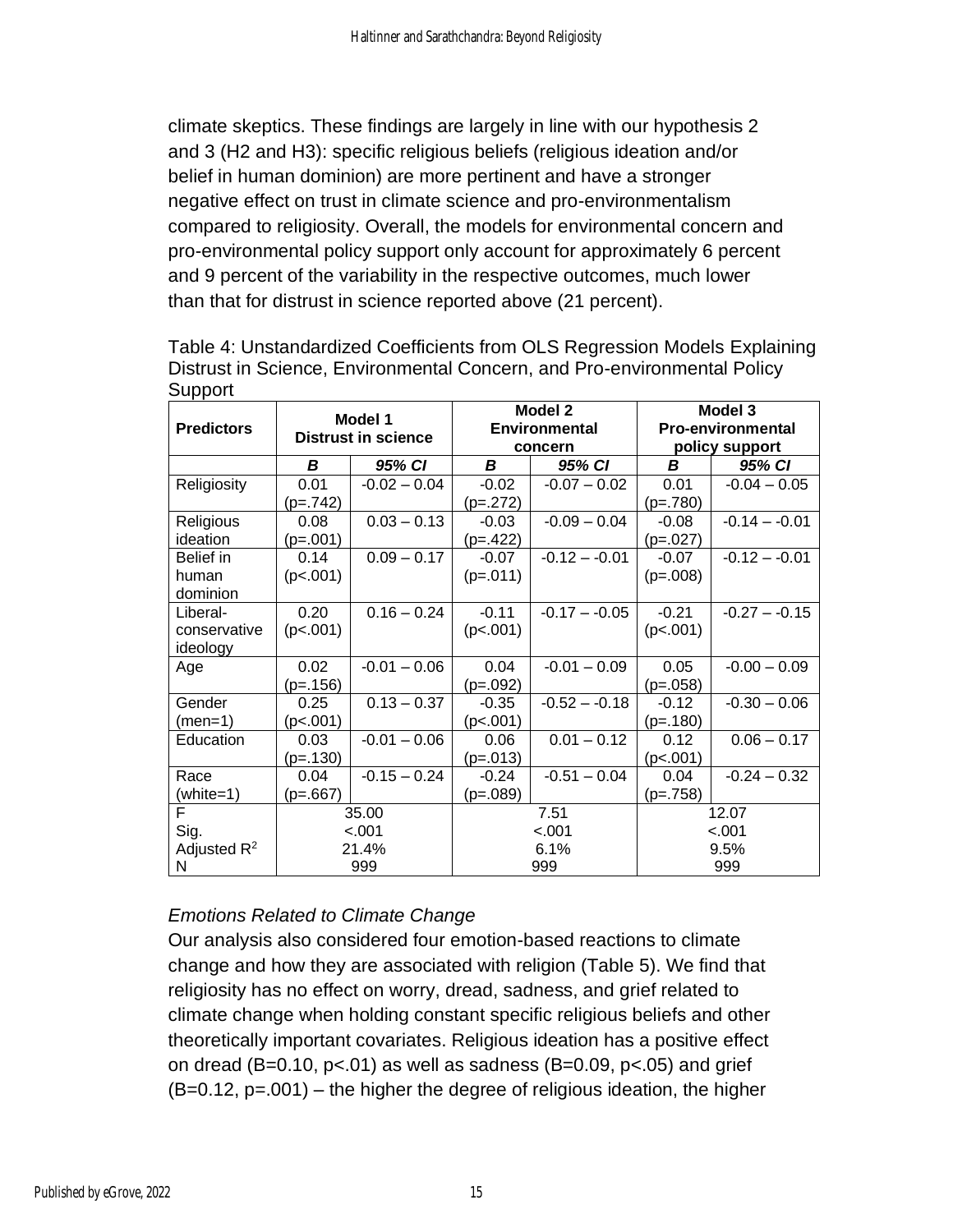the degree of experiencing these emotional states related to climate change. On the other hand, belief in human dominion has a small negative effect on all four emotional states we tested for, such that those who believe humans are meant to rule over nature are less likely to experience worry, dread, sadness, or grief related to climate change (H4). As far as other variables in the models are concerned, we find that conservative political ideology and age lowers emotion-based reactions to climate change, and men are less likely to experience these negative emotional states in comparison to women and people who do not identify as men or women. Overall, our religion-based models for worry, dread, sadness, and grief explain roughly 10 percent to 15 percent of the variability in the said emotion states related to climate change.

It is worth noting that, taken together, our linear regression models have adjusted R-squared values ranging from 6.1 percent to 21.4 percent (Tables 4 and 5). While some of these R-squared values are low, given the models include theoretically pertinent covariates and test relative effects of religion using three different constructs of religion, we find the overall results across models to be substantively compelling, which we turn to below.

#### **DISCUSSION**

Our analysis presents important findings with regard to the way that both religiosity and religious beliefs interact with factors such as conspiracy ideation, demographic variables, pro-environmentalism, emotional responses to climate change, and trust in science among climate change skeptics. Overall, we find that while religiosity is positively associated with the belief that climate change is a hoax, it is not associated with trust in science, pro-environmentalism, or emotions related to climate change. In contrast, religious beliefs (religious ideation and belief in human dominion) are significant predictors of conspiracy ideation, trust in science, proenvironmentalism, and emotional states related to climate change.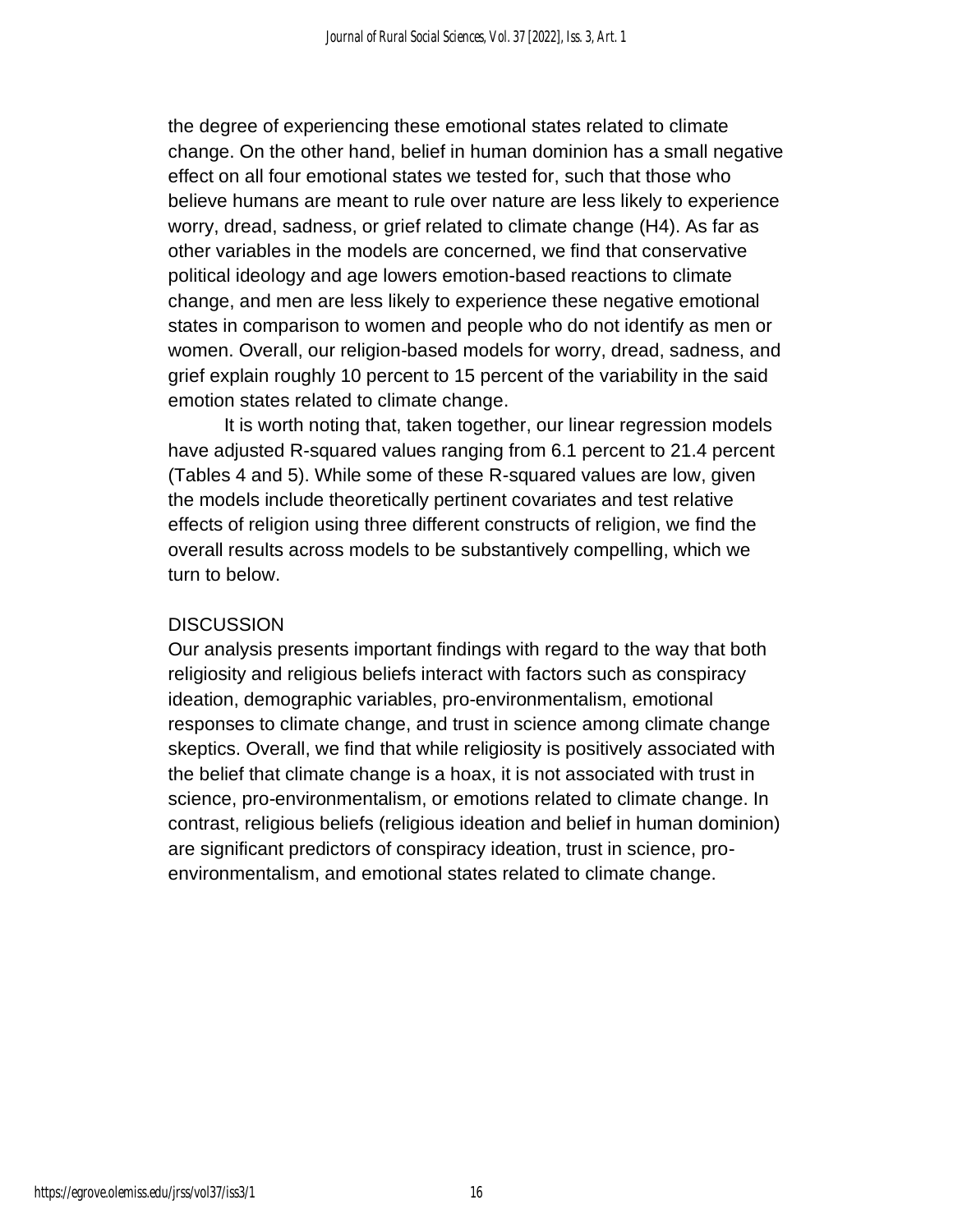| <b>Predictors</b>  |            | <b>Worry</b>    |            | <b>Dread</b>    |            | <b>Sadness</b>  |            | Grief           |
|--------------------|------------|-----------------|------------|-----------------|------------|-----------------|------------|-----------------|
|                    | В          | 95% CI          | B          | 95% CI          | B          | 95% CI          | B          | 95% CI          |
| Religiosity        | 0.02       | $-0.02 - 0.07$  | 0.05       | $0.01 - 0.09$   | 0.03       | $-0.02 - 0.08$  | 0.04       | $-0.01 - 0.09$  |
|                    | $(p=.341)$ |                 | $(p=.049)$ |                 | $(p=.211)$ |                 | $(p=.105)$ |                 |
| Religious ideation | 0.06       | $-0.01 - 0.14$  | 0.10       | $0.03 - 0.17$   | 0.09       | $0.01 - 0.17$   | 0.12       | $0.05 - 0.19$   |
|                    | $(p=.094)$ |                 | $(p=.008)$ |                 | $(p=.022)$ |                 | $(p=.001)$ |                 |
| Belief in human    | $-0.09$    | $-0.15 - -0.02$ | $-0.09$    | $-0.14 - -0.02$ | $-0.10$    | $-0.16 - -0.03$ | $-0.09$    | $-0.14 - -0.02$ |
| dominion           | $(p=.006)$ |                 | $(p=.007)$ |                 | $(p=.004)$ |                 | $(p=.005)$ |                 |
| Liberal-           | $-0.26$    | $-0.33 - -0.19$ | $-0.24$    | $-0.33 - -0.19$ | $-0.25$    | $-0.33 - -0.19$ | $-0.20$    | $-0.27 - -0.13$ |
| conservative       | (p<.001)   |                 | (p<.001)   |                 | (p< .001)  |                 | (p<.001)   |                 |
| Age                | $-0.15$    | $-0.20 - -0.09$ | $-0.13$    | $-0.18 - -0.07$ | $-0.07$    | $-0.13 - -0.02$ | $-0.12$    | $-0.17 - -0.06$ |
|                    | $(p=.002)$ |                 | (p<.001)   |                 | $(p=.010)$ |                 | (p<.001)   |                 |
| Gender (men=1)     | $-0.28$    | $-0.47 - -0.08$ | $-0.23$    | $-0.43 - -0.04$ | $-0.33$    | $-0.53 - -0.12$ | $-0.16$    | $-0.35 - 0.04$  |
|                    | $(p=.005)$ |                 | (p.011)    |                 | $(p=.002)$ |                 | $(p=.113)$ |                 |
| Education          | 0.04       | $-0.02 - 0.09$  | 0.01       | $-0.05 - 0.06$  | 0.01       | $-0.05 - 0.07$  | 0.01       | $-0.05 - 0.06$  |
|                    | $(p=.228)$ |                 | $(p=.786)$ |                 | (p.800)    |                 | $(p=.819)$ |                 |
| Race (white=1)     | $-0.11$    | $-0.42 - 0.19$  | 0.16       | $-0.14 - 0.47$  | 0.03       | $-0.29 - 0.35$  | 0.01       | $-0.29 - 0.32$  |
|                    | $(p=.471)$ |                 | $(p=.298)$ |                 | $(p=.870)$ |                 | $(p=.928)$ |                 |
| F                  |            | 22.26           |            | 19.43           |            | 15.34           |            | 15.34           |
| Sig.               |            | 0.000           |            | 0.000           |            | 0.000           |            | 0.000           |
| Adjusted $R^2$     |            | 14.5%           |            | 12.9%           |            | 10.3%           |            | 10.3%           |
| N                  |            | 999             |            | 999             |            | 999             |            | 999             |

Table 5: Unstandardized Coefficients from OLS Regression Models Explaining Emotion-based Reactions to Climate Change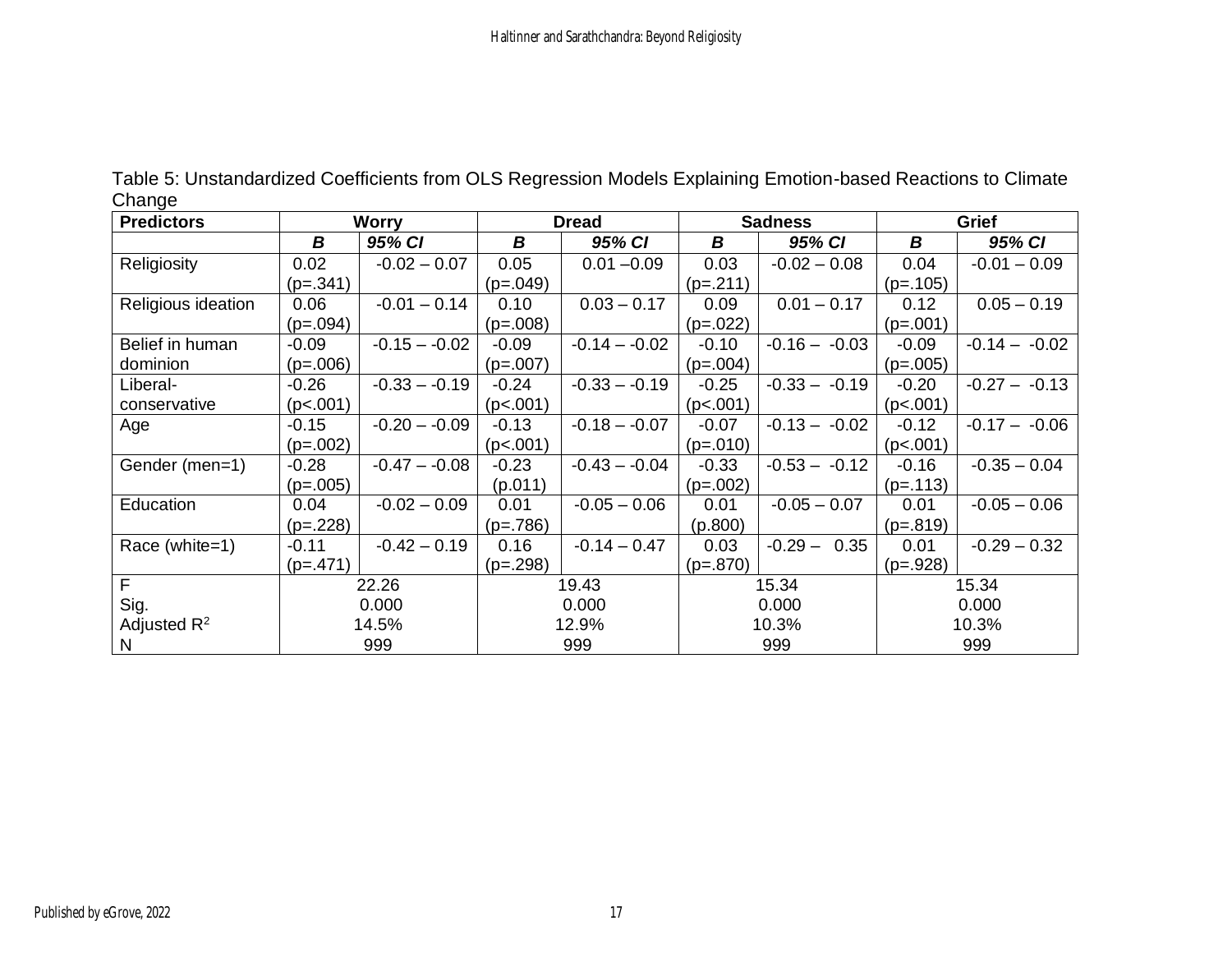Our findings regarding religiosity and conspiracy ideation extend existing scholarship which suggests that attending religious events is inversely correlated with conspiracy ideation (Freeman and Bentall 2017; Furnham 2013; Lobato et al. 2014). Our findings show that, among climate skeptics, as religiosity increases – regardless of their specific religious beliefs – so too does one's likelihood to belief that climate change is a hoax.

This finding could be explained by our unique population of climate skeptics. It could be the case that, as McCright and Dunlap (2011) find, skeptics already have higher than average levels of religiosity and, therefore, the relationship among this population changes. It could also be the case that skeptics are simply unique regarding the interactions between their religiosity or religious beliefs and conspiracy ideation, as seen in our results wherein belief in human dominion trumps religiosity in its relative effect on conspiracy ideation. Further research could tell us why these effects occur.

A second possible explanation for our finding that religiosity is positively associated with conspiracy ideation is that there are more powerful spurious variables that impact the relationship between religiosity and conspiracy ideation within our unique sample. While our analytical models control for several additional predictors of conspiracy ideation – political ideology, gender, age, race, and education – other potential factors such as geographical location and economic status (not included in our models due to multicollinearity), may be at play here. As such, our work presents an opportunity for future research into the relationship between religion and conspiracy ideation regarding climate change. We also note that the effect size of religiosity on conspiracy ideation is marginal but contend that this is substantively important given that our model controls for other pertinent religious beliefs and demographic variables.

Our finding that religious ideation is not significantly associated with conspiracy ideation extends existing scholarship on this topic. Extant research suggests that belief in conspiracies is only associated with religious beliefs when they closely align (Oliver and Wood 2014). In the case of climate skeptics, belief that climate change is a hoax is not directly tied to ideas of end-times or God punishing humans and thus we do not see an association between these beliefs.

While the magnitude of the statistically significant effect of belief in human dominion is small, these findings are also substantively compelling. It diverges a bit from Oliver and Wood's contention that religious beliefs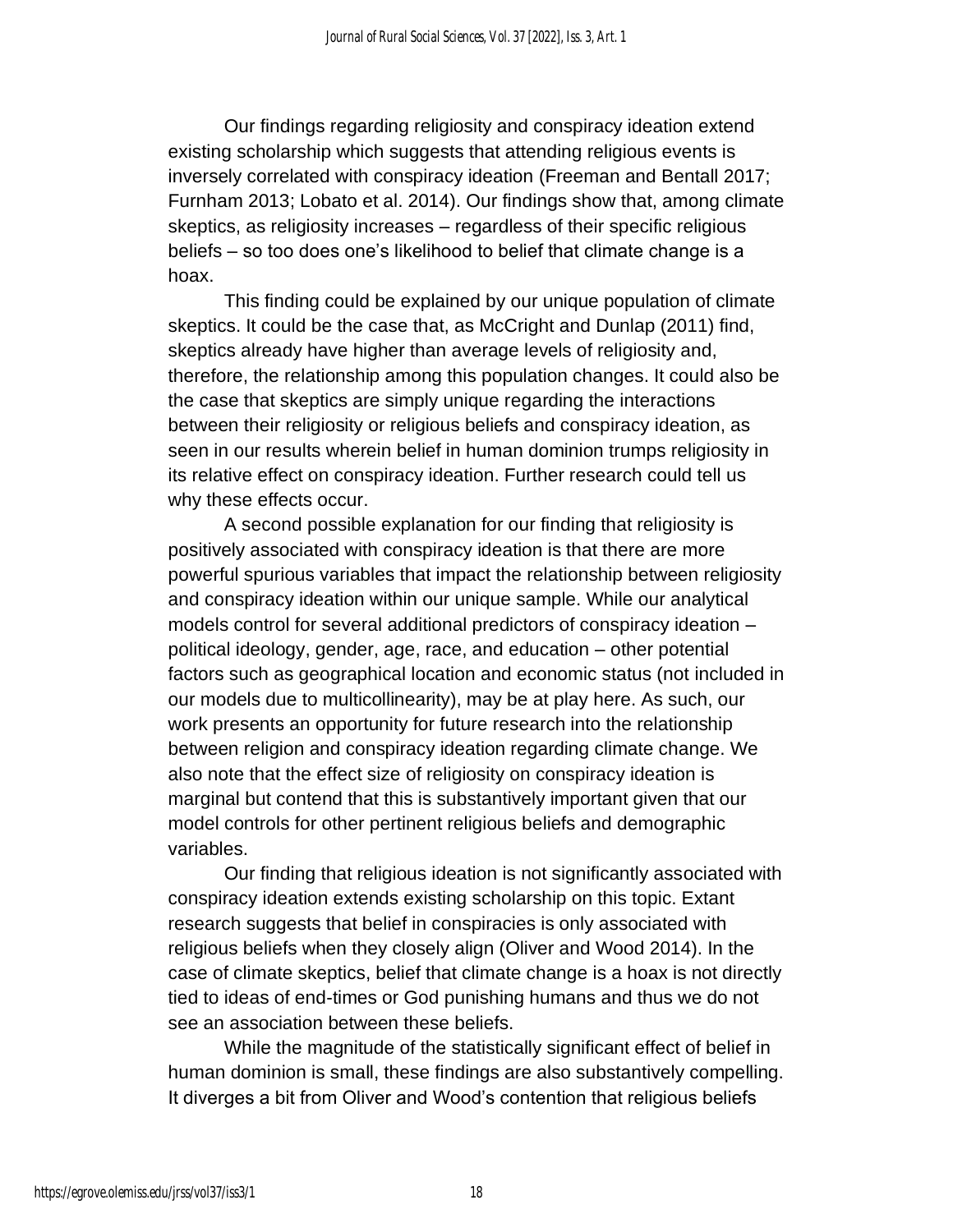and conspiracy theories must align to be associated. Human dominion, the belief that humans can dominate and control nature and/or are superior to the natural world, is not directly associated with the perception that climate change indicates the end-times, that it is punishment for sins, nor that it is God's will. As far as demographic measures are concerned, our model for conspiracy ideation suggests that men and conservatives are more likely to believe that climate change is a hoax, compared to women and liberals, a finding that has been affirmed elsewhere in the literature (Sarathchandra and Haltinner 2020).

Beyond conspiracy beliefs, our findings on pro-environmentalism indicate that climate change skeptics behave in similar ways to the general population with regards to environmentalism. We find that religiosity is not associated with environmentalism, mirroring the work of Boyd (1999) and reflecting the broader contradictory findings in the literature. However, like Eckberg and Blocker's (1996) and Guth et al.'s (1995) studies among the general population, we find belief in human dominion and religious ideation (including a belief that climate change indicates the end-of-days) to be associated with a decrease in environmentalism among skeptics.

Existing research does not examine the relationship between emotions, religion, and climate change skepticism. Therefore, our findings are important in future consideration of these intersections in social science research.

Our findings differ from what is predicted in existing literature on religiosity and emotions, outside of the realm of climate change. This research suggests that increased church attendance is associated with fewer fear-based emotions (Feifel and Nagy 1981). It may be the case that for religious skeptics, emotional responses to climate change are already mitigated by their disbelief.

The significant relationship with regards to religious ideation and increased levels of dread, sadness, and grief is likely a result of the nature of these beliefs. Our religious ideation variable measured the belief that climate change is God's will, that it indicates the end-of-days, and that it is punishment for human sins. The fact that skeptics would feel dread, sadness, and grief over these indicators is logical. Unfortunately, using quantitative data, we cannot explain the causes of people's expressed dread, sadness, or grief. Therefore, it is possible that the positive association between religious ideation and dread, sadness and grief aren't measuring fear of climate change nor sadness for a dying planet but,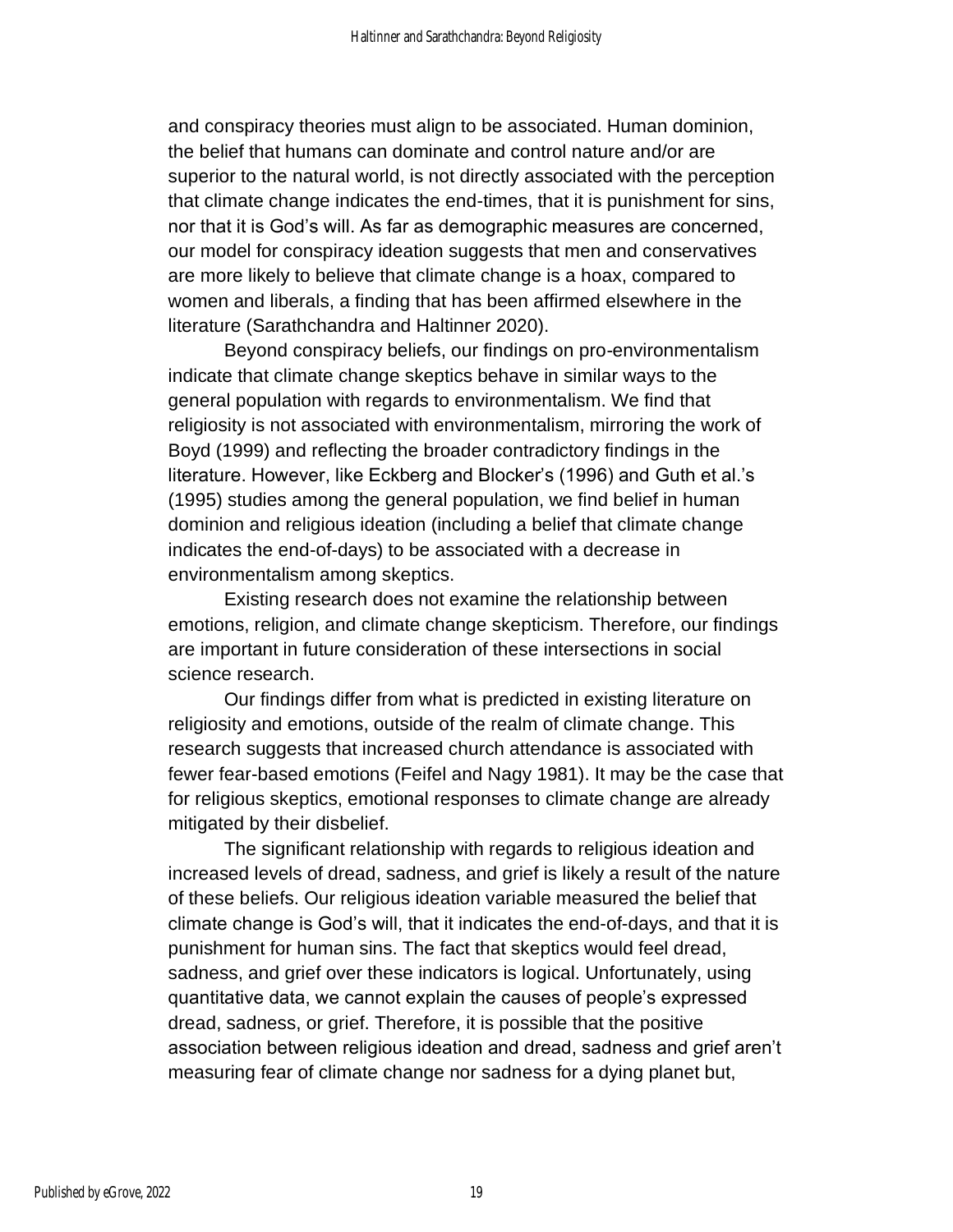instead, are measuring fear and grief over what they believe to be an impending Biblical apocalypse.

Similarly, our finding that belief in human dominion is negatively associated with worry, dread, sadness and grief is also explained by the nature of the population and belief structure itself. It makes sense that one who perceives humans as ruling over earth would not experience negative emotions over climate change.

Beyond religion, we see that – even within the population of skeptics – age, political ideology, and gender are significantly connected to emotional responses to climate change. Younger people, those who identify as politically progressive, and women are more likely to feel negative emotions associated with climate change as opposed to older skeptics, political conservatives, and men. This suggests that the population of climate skeptics – despite their skepticism – behave similarly to the broader population regarding emotions. For example, people who hold conservative ideology tend to hold more rigid understandings of gender roles (Lye and Waldron 1997). Within this system, men are expected to be stoic and express little emotion, especially related to fear (Fischer 1993). Men, too, make up a disproportionate number of people skeptical about climate change (McCright and Dunlap 2011). Therefore, it is possible that some of the challenge in exploring emotions among climate skepticism is a result of gendered expectations regarding emotional performance.

Finally, our analysis demonstrates that our religion-based models are better suited for understanding science distrust among skeptics, rather than environmentalism. Prior research indicates surprisingly high levels of environmental concern among climate change skeptics, while these groups continue to question the science behind climate change (e.g. Haltinner and Sarathchandra 2021b) which potentially explains some of the variability in the above model fit statistics. Prior work also indicates confounding effects of religion on environmentalism which may shed some light on why our models better explain science distrust than environmentalism. For example, Goldberg et al. (2019) found that Christians express less skepticism of climate change when reminded of Christian stewardship of the environment. These aspects require further attention. Future research should also consider other potentially important predictors and covariates such as religious sect, geography, and economic factors.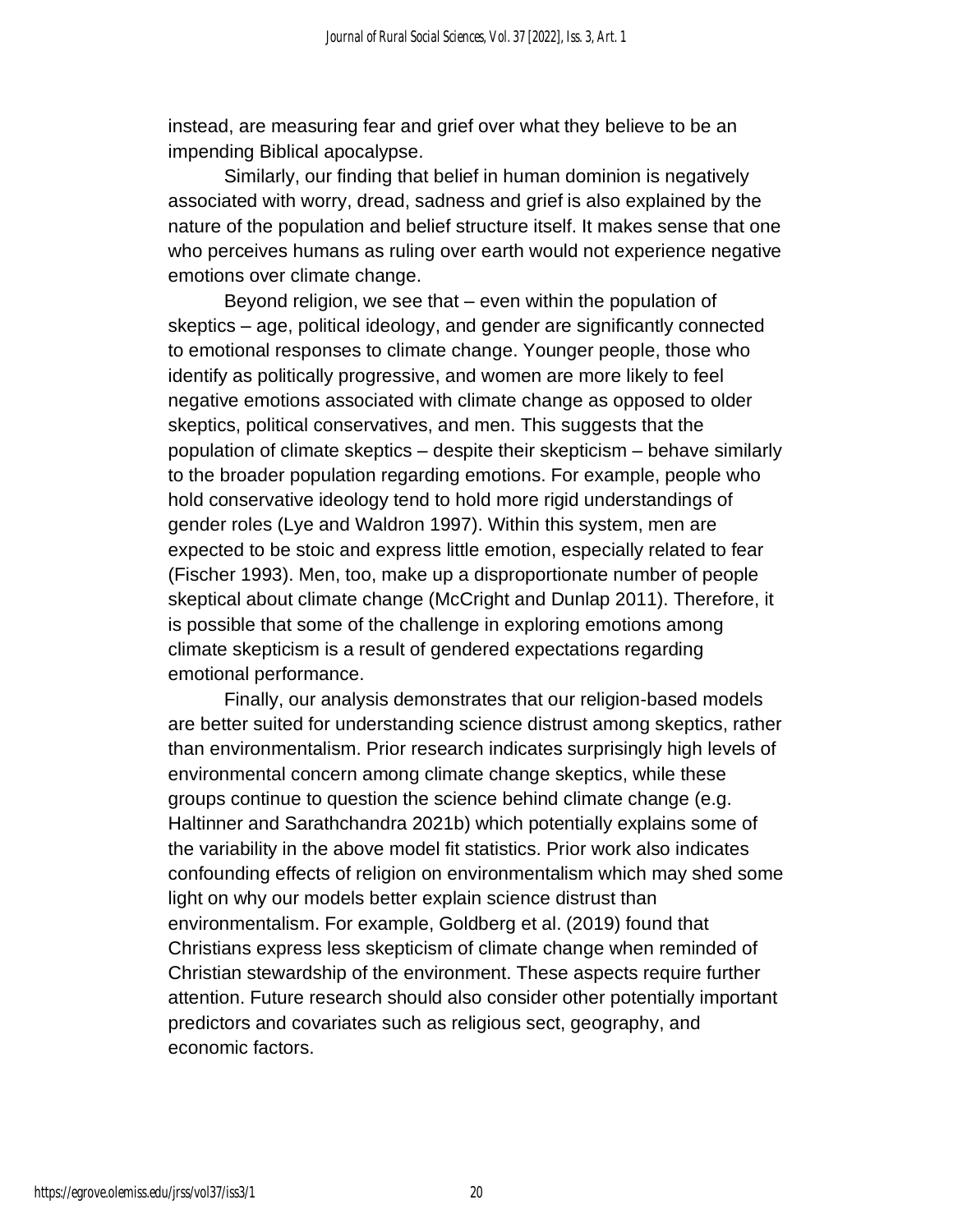## **CONCLUSION**

Our results present a nuanced look at the microcosm of climate change skeptics and how their religious beliefs correspond with their levels of conspiracy ideation, trust in science, environmentalism, and emotions regarding climate change. Skeptics differ in important ways from the broader public with regards to the relationship between religiosity/religious ideation and conspiracy ideation. Yet, they behave in similar ways to the general population with regards to religious ideation, religiosity and our other outcome variables (trust in science, pro-environmentalism). There is not enough existing research on the intersection of emotions, religion, and climate change to evaluate the consistency of our findings vis-à-vis the general American public.

On the question of whether religiosity or religious beliefs serve as a better variable for analysis of climate change skepticism, we conclude that religious ideation offers more robust scrutiny. While, in our study, religiosity is a positive predictor of the belief that climate change is a hoax, it is not associated with trust in science, pro-environmental concerns or policy support, nor emotions related to climate change. In contrast, religious beliefs (religious ideation and belief in human dominion) are significant predictors of conspiracy ideation (human dominion is associated with an increase in belief that climate change is a hoax); trust in science (both religious ideation and belief in human dominion are associated with greater distrust in science); pro-environmentalism (human dominion is associated with lower levels of environmental concern; both religious ideation and human dominion predict lower levels of support for pro-environmental policy); and emotion (human dominion is associated with lower levels of worry, dread, sadness, and grief while religious ideation correlates with higher levels of dread, sadness and grief).

Of particular interest is our finding that skeptics behave differently than the general population with relation to the ways that religion interacts with conspiracy ideation. Existing research contends that religion is associated with conspiracy ideation when the underlying ideologies are associated. However, we find that belief in human dominion is associated with the perspective that climate change is a hoax. The relationship between dominion ideologies and conspiracy theories presents opportunity for greater analysis.

Our work also shows the importance of considering the relationship between emotion, religion, and belief about climate change. While there is a rich intellectual tradition examining affect and perspectives on climate change (see Environmental Humanities, especially Norgaard 2011; Wang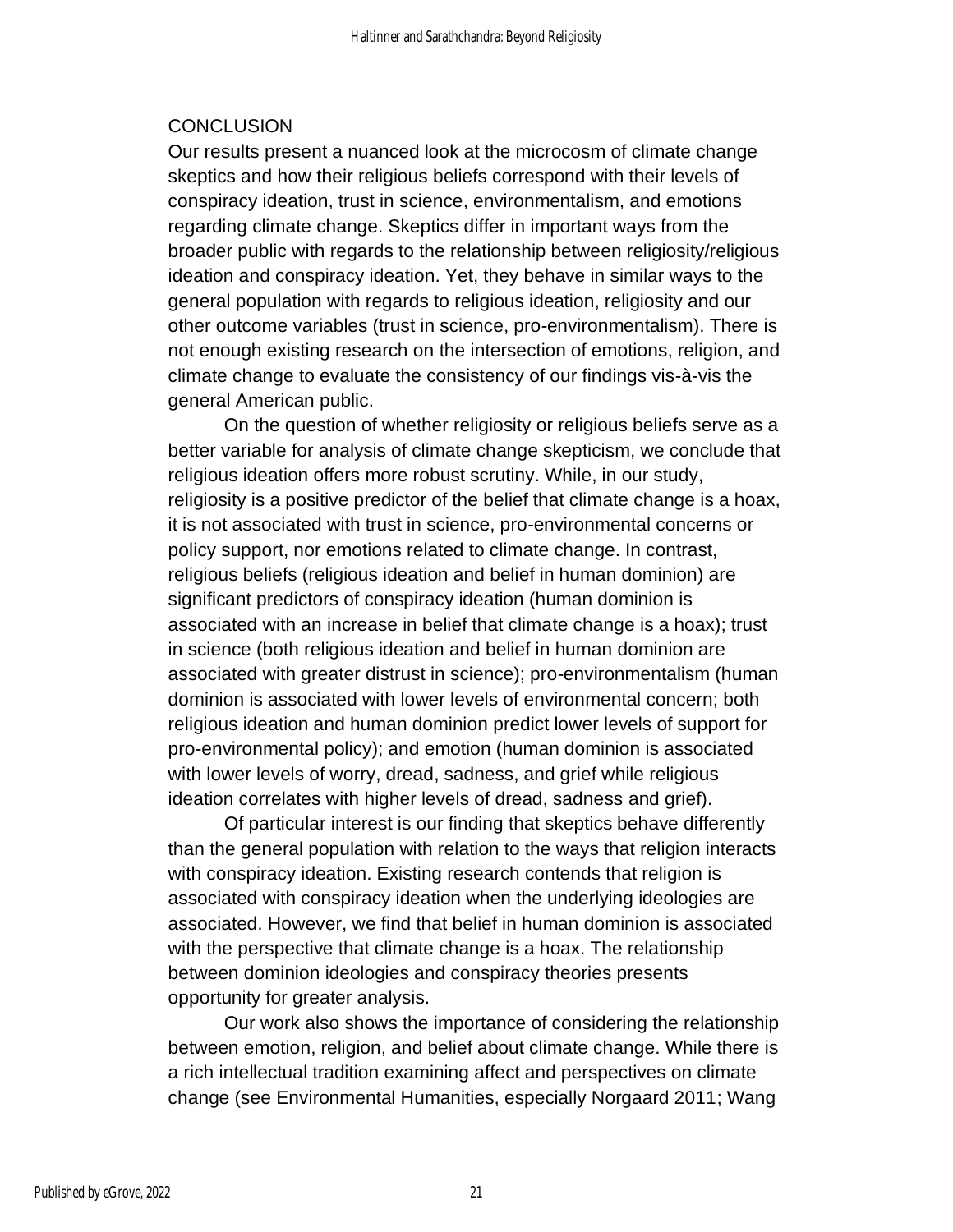et al. 2018; Stoknes 2015), it does not (yet) include an analysis of the way that religion operates in this space.

Our research further suggests a need to reconceptualize the relationship between religion and climate change skepticism. We find that operationalizing religion as a unidimensional "frequency of religious service attendance" measure is insufficient to capture the complex relationship between religion and climate skepticism. Researchers should pay close attention when conceptualizing and operationalizing predictors of skepticism, particularly when targeting specific and unique populations. While we found that religious ideation, including belief in human dominion, matters more than religiosity for self-declared skeptics, it is plausible that a different manifestation of religion works better as a predictor for other unique sub-populations such as environmental activists or faith leaders. Future research should consider other specific religious beliefs and unique population sub-groups in their analyses.

Our survey sample suggests that greater investigation into religious sect among climate skeptics as compared to the general population is also warranted. According to the Pew Research Center (2019), 20 percent of the American public is Catholic, yet only 12.6 percent of our sample identifies as such. Further, they find that 43 percent identify as Protestant, compared to our sample's 37.2 percent. Instead, we find higher numbers of religiously unaffiliated individuals (24.2 percent vs. a national level of 17 percent) and Latter-day Saints (4.4 percent vs. a national level of 1.6 percent; Haltinner and Sarathchandra 2020). Our atheist/agnostic population is close to the national average at 9 percent (Table 2). Given that white Catholics and white Protestants are disproportionately likely to be skeptical of climate change (Pew Research Center 2015), we would expect higher populations of these groups in our sample. This finding warrants further examination including considerations of self-selection bias in online survey research.

#### ENDNOTES

<sup>1</sup>As a firm specializing in online surveys, Qualtrics aggregates data from certified panel providers. These aggregate panels allow researchers to obtain representative samples based on various sociodemographic factors of interest. However, Qualtrics samples are not probability samples. As an aggregate survey panel, our sample was recruited by Qualtrics via web portals, e-mails, and in-app notifications. Respondents were compensated based on predetermined criteria such as length of survey and complexity of acquiring a specific targeted population, as agreed between the panel providers and individual respondents. As an additional quality control measure, we added a speeding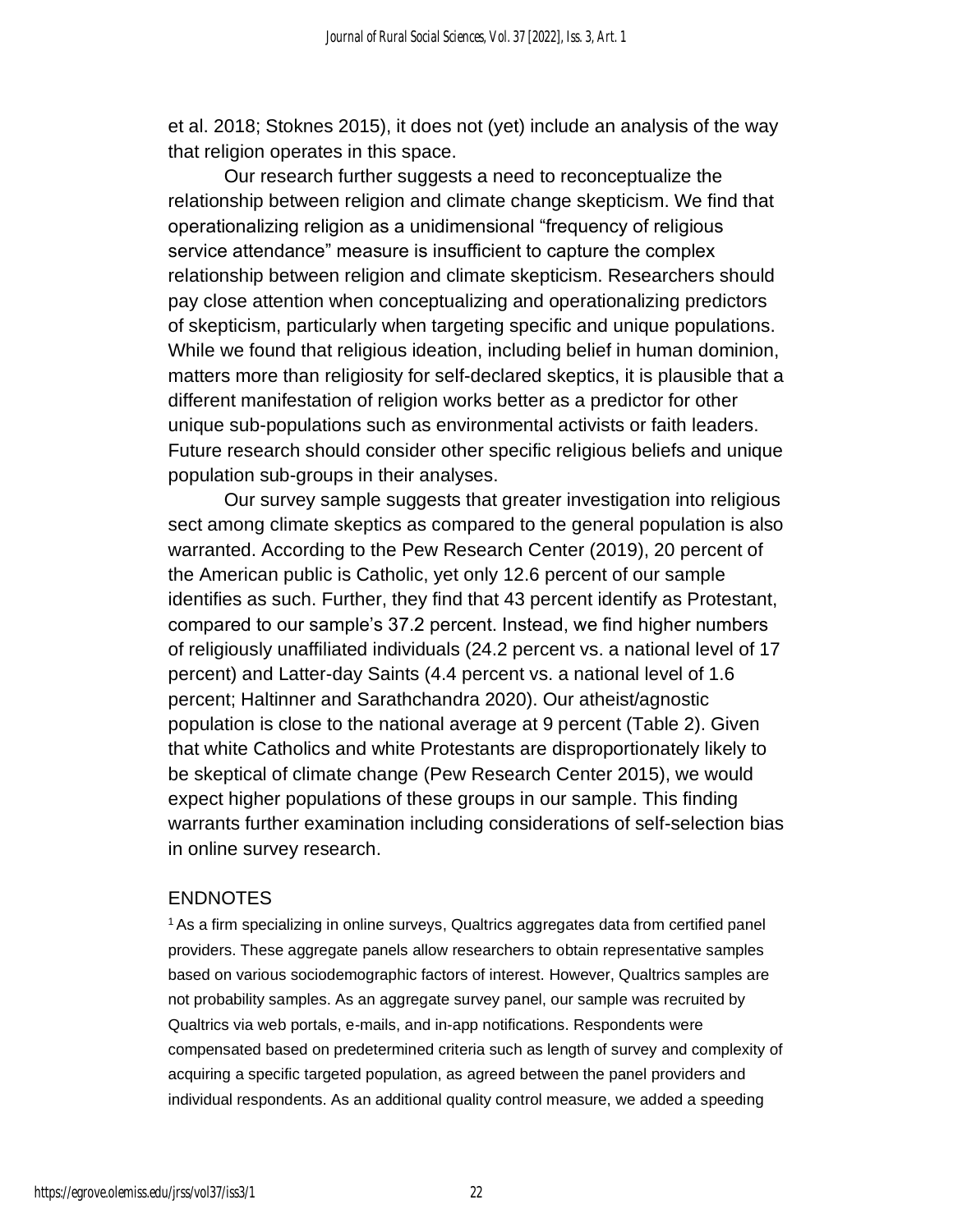check, i.e. median time to completion of 20 minutes (measured as one-third of the median time taken to complete the survey in our pilot round). Those who did not meet this speeding criterion were automatically removed from the final sample. For more details on our survey and specific panel procedure, see Haltinner and Dilshani (2021b). For more details on Qualtrics panel services, quality control, and validation methods, see ESOMAR (2021).

### DISCLOSURE STATEMENT

No potential conflict of interest was reported by the authors.

#### **FUNDING**

This research was funded by the CLASS Humanities Excellence Endowment from the University of Idaho.

#### REFERENCES

- Barker, David C., and David H. Bearce. 2012. "End-times Theology, the Shadow of the Future, and Public Resistance to Addressing Global Climate Change." *Political Research Quarterly* 66(2):267-279. https://doi.org/10.1177/1065912912442243.
- Bénabou, Roland, Davide Ticchi, and Andrea Vindigni. 2015. "Forbidden Fruits: The Political Economy of Science, Religion, and Growth." *National Bureau of Economic Research.* Technical Paper. doi:10.3386/w21105.
- Boyd, Heather. 1999. "Christianity and the Environment in the American Public." *Journal for the Scientific Study of Religion* 38:36-44. https://doi.org/10.2307/1387582.
- Carlisle, Juliet, and April Clark. 2018. "Green for God: Religion and Environmentalism by Cohort and Time." *Environment and Behavior*  50(2):213-241. https://doi.org/10.1177/0013916517693356.
- Chan, Esther. 2018. "Are the Religious Suspicious of Science? Investigating Religiosity, Religious Context, and Orientations Towards Science." *Public Understanding of Science* 27(8):1-18. https://doi.org/10.1177/0963662518781231
- Clements, John, Aaron McCright, and Chenyang Xiao. 2014. "Green Christians? An Empirical Examination of Environmental Concern Within the U.S. General Public." *Organization and Environment*  27(1):85-102. https://doi.org/10.1177/1086026613495475.
- Eckberg, Douglas, and T. Jean Blocker. 1996. "Christianity, Environmentalism, and the Theoretical Problem of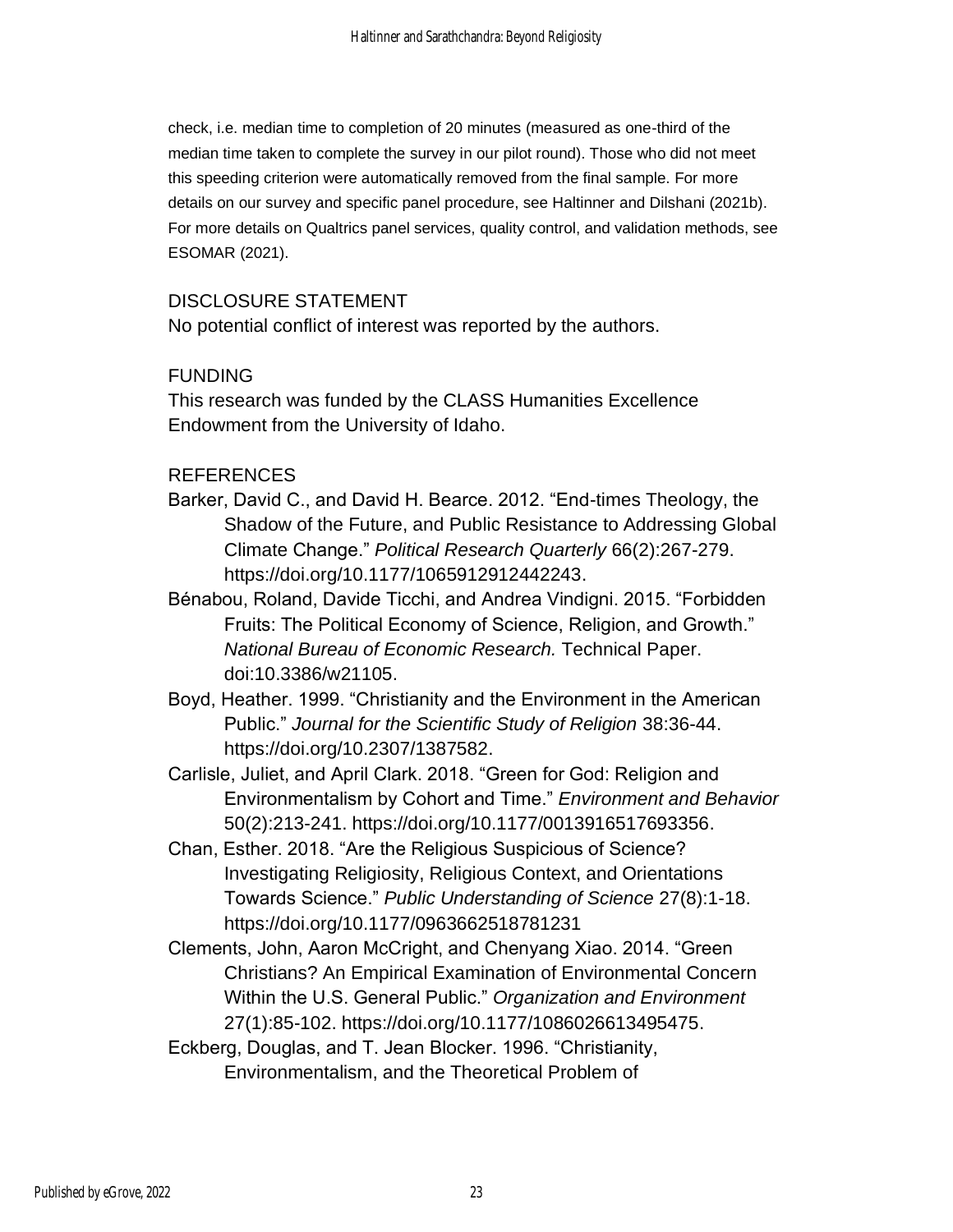Fundamentalism." *Journal for the Scientific Study of Religion* 35:343–355. https://doi.org/10.2307/1386410.

Ecklund, Elaine Howard, Christopher P. Scheitle, Jared Peifer, and Daniel Bolger. 2017. "Examining Links Between Religion, Evolution Views, and Climate Change Skepticism." *Environment and Behavior* 49(9):985–1006.

https://doi.org/10.1177/0013916516674246.

- ESOMAR Guide. 2021. "28 Questions to Help Buyers of Online Samples." Retrieved October 26, 2021. https://esomar.org/code-andguidelines/questions-for-users-and-buyers-of-online-sample.
- Feifel, Herman, and Vivian T. Nagy. 1981. "Another Look at Fear of Death." *Journal of Consulting and Clinical Psychology* 49(2):278- 286. https://psycnet.apa.org/doi/10.1037/0022-006X.49.2.278.
- Flannelly, Kevin J. 2017. *Religious Beliefs, Evolutionary Psychiatry, and Mental Health in America*. New York: Springer.
- Freeman, Daniel, and Richard P. Bentall. 2017. "The Concomitants of Conspiracy Concerns." *Social Psychiatry and Psychiatric Epidemiology* 52(5):595-604. https://doi.org/10.1007/s00127-017- 1354-4.
- Furnham, Adrian. 2013. "Commercial Conspiracy Theories: A Pilot Study." *Frontiers in Psychology* 4:379. https://doi.org/10.3389/fpsyg.2013.00379.
- Galliford, Natasha, and Adrian Furnham. 2017. "Individual Difference Factors and Beliefs in Medical and Political Conspiracy Theories." *Scandinavian Journal of Psychology* 58:422-428. https://doi.org/10.1111/sjop.12382.
- George, Linda K., Christopher G. Ellison, and David B. Larson. 2002. "Explaining the Relationships Between Religious Involvement and Health." *Psychological Inquiry* 13(3):190–200. https://www.jstor.org/stable/1449328.
- Goldberg, Matthew H., Abel Gustafson, Matthew T. Ballew, Seth A. Rosenthal, and Anthony Leiserowitz. 2019. "A Social Identity Approach to Engaging Christians in the Issue of Climate Change." *Science Communication* 41:442-463.

https://doi.org/10.1177/1075547019860847.

- Grzesiak-Feldman, Monika. 2007. "Conspiracy Thinking and State-Trait Anxiety in Young Polish Adults." *Psychological Reports* 100:199- 202. https://doi.org/10.2466/pr0.100.1.199-202
- Guth, James L., John C. Green, Lyman A. Kellstedt, and Corwin E. Smidt. 1995. "Faith and the Environment: Religious Beliefs and Attitudes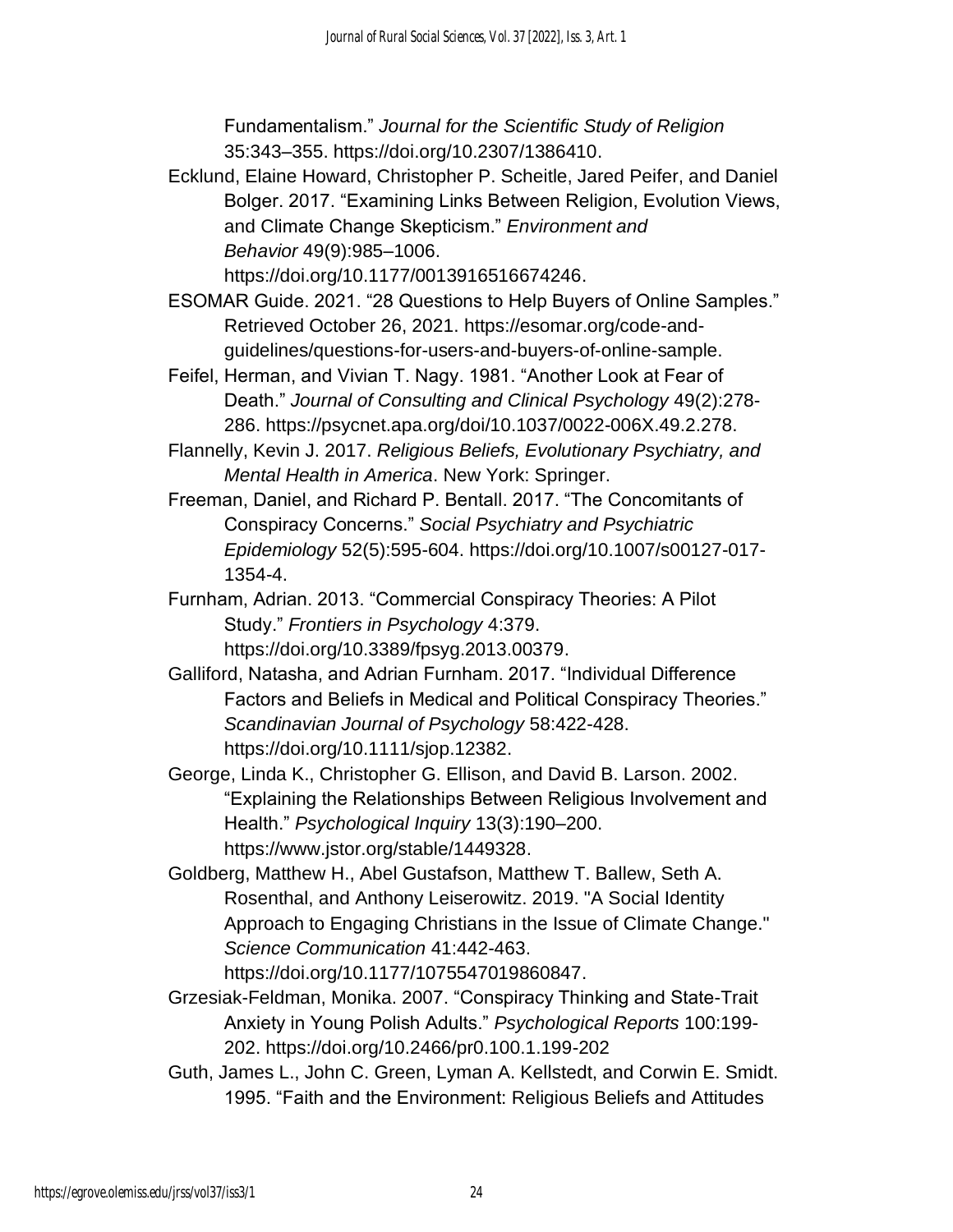on Environmental Policy." *American Journal of Political Science* 39(2):364-382. https://doi.org/10.2307/2111617.

- Haltinner, Kristin, and Dilshani Sarathchandra. 2020. "Adding the Church of Jesus Christ of Latter-day Saints to Analyses of Climate Change Skepticism: A Research Note." *Sociological Inquiry* 92(1): 270-294. https://doi.org/10.1111/soin.12394.
- Haltinner, Kristin, and Dilshani Sarathchandra. 2021a. "The Nature and Nuance of Climate Change Skepticism in the United States." *Rural Sociology* 86(4): 673-702. https://doi.org/10.1111/ruso.12371.
- Haltinner, Kristin, and Dilshani Sarathchandra. 2021b. "Predictors of Proenvironmental Beliefs, Behaviors, and Policy Support Among Climate Change Skeptics." *Social Currents* https://doi.org/10.1177/23294965211001403.
- Haltinner, Kristin, Jennifer Ladino, and Dilshani Sarathchandra. 2021. "Feeling Skeptical: Worry, Dread, and Support for Environmental Policy Among Climate Change Skeptics." *Emotion, Space and Society* 39. https://doi.org/10.1016/j.emospa.2021.100790.
- Haluza‐DeLay, Randolph. 2014. "Religion and Climate Change: Varieties in Viewpoints and Practices." *Wiley Interdisciplinary Reviews: Climate Change* 5(2):261-279. https://doi.org/10.1002/wcc.268
- Hand, Carl M., and Kent D. Van Liere. 1984. "Religion, Mastery-over-Nature, and Environmental Concern." *Social Forces* 63(2):555-570. https://doi.org/10.2307/2579062.
- Jelen, Ted G., and Linda A. Lockett. 2014. "Religion, Partisanship, and Attitudes Toward Science Policy." *SAGE Open* 4(1):2158244013518932. https://doi.org/10.1177/2158244013518932.
- Kanagy, Conrad L., and Fern K. Willits. 1993. "A 'Greening' of Religion?" *Social Science Quarterly* 74(6):674-683.
- Kanagy, Conrad L., and Hart Nelsen. 1995. "Religion and Environmental Concern: Challenging the Dominant Assumptions." *Review of Religious Research* 37:33–45. https://doi.org/10.2307/3512069.
- Kellstedt, Paul, Sammy Zahran, and Arnold Vedlitz, A. 2008. "Personal Efficacy, the Information Environment, and Attitudes Toward Global Warming and Climate Change in the United States." *Risk Analysis* 28(1):113–126. doi: 10.1111/j.1539-6924.2008.01010.x
- Krause, Neal, and R. David Hayward. 2013. "Emotional Expressiveness During Worship Services and Life Satisfaction: Assessing the Influence of Race and Religious Affiliation." *Mental Health, Religion*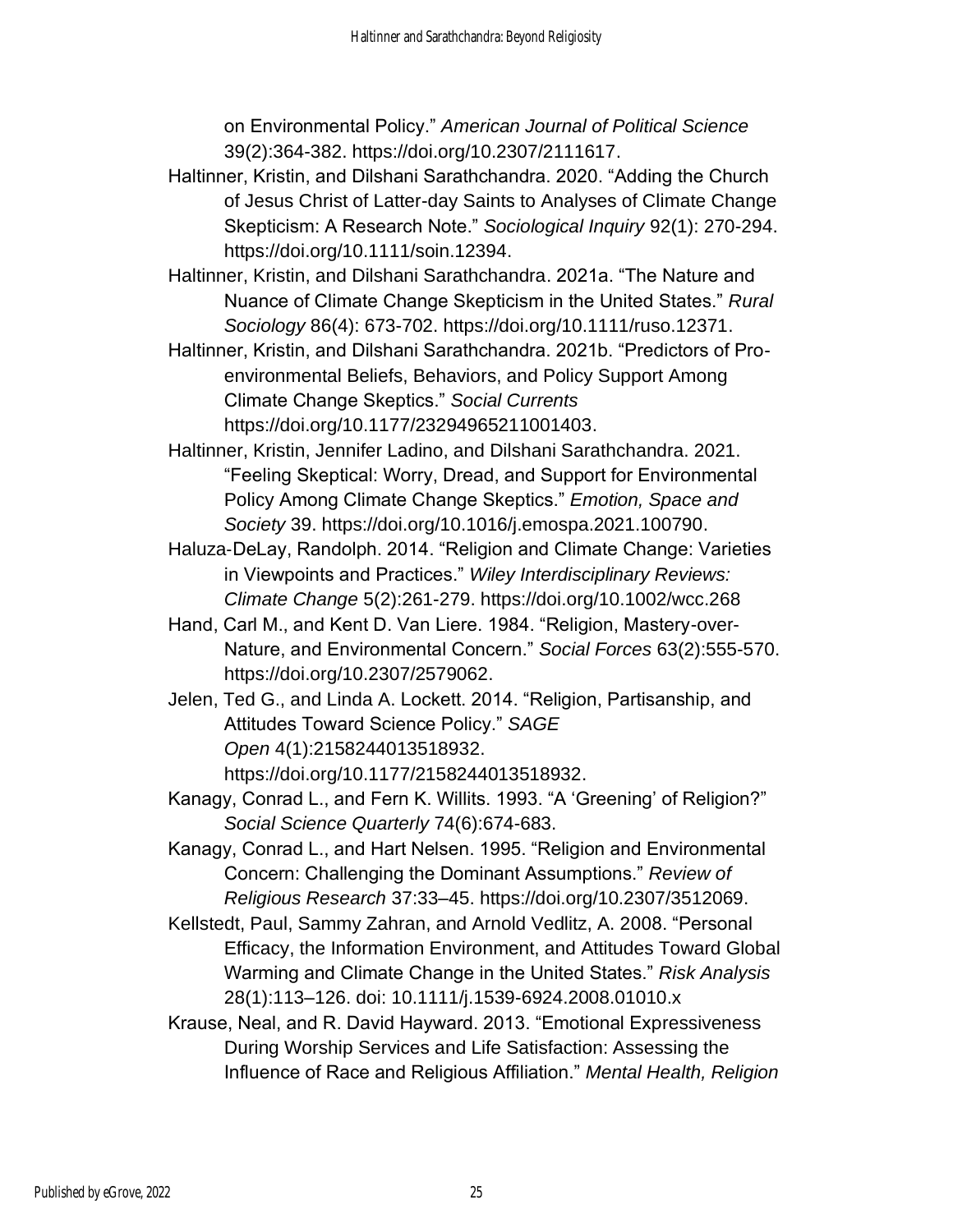*& Culture* 16(8):813-831.

https://doi.org/10.1080/13674676.2012.721349.

Lewandoswky, Stephan, Klaus Oberauer, and Gilles Gignac. 2013. "NASA Faked the Moon Landing – Therefore, (Climate) Science Is a Hoax: An Anatomy of the Motivated Rejection of Science." *Psychological Science* 24(5):622-633.

https://doi.org/10.1177/0956797612457686.

- Lobato, Emilio, Jorge Mendoza, Valerie Sims, and Matthew Chin. 2014. "Examining the Relationship between Conspiracy Theories, Paranormal Beliefs, and Pseudoscience Acceptance Among a University Population." *Applied Cognitive* Psychology 28(5):617- 625. https://doi.org/10.1002/acp.3042.
- McCright, Aaron. 2016. "Anti-Reflexivity and Climate Change Skepticism in the US General Public." *Human Ecology Review* 22(2):77-108. https://www.jstor.org/stable/24875159.
- McCright, Aaron, and Riley Dunlap. 2011. "The Politicization of Climate Change and Polarization in the American Public's Views of Global Warming, 2001-2010." *The Sociological Quarterly* 52(2):155-194. https://doi.org/10.1111/j.1533-8525.2011.01198.x.
- McPhetres, Jonathon, and Miron Zuckerman. 2018. "Religiosity Predicts Negative Attitudes Towards Science and Lower Levels of Science Literacy." *PloS one* 13(11):e0207125. https://doi.org/10.1371/journal.pone.0207125.
- Oliver, J. Eric, and Thomas J. Wood. 2014. "Conspiracy Theories and the Paranoid Style(s) of Mass Opinion." *American Journal of Political Science* 58(4):952-966. https://doi.org/10.1111/ajps.12084.
- Pew Research Center. 2015. "Religion and Views on Climate and Energy Issues." Accessed July 9th, 2020. (https://www.pewresearch.org/science/2015/10/22/religion-and
	- views-on-climate-and-energy-issues/)
- Pew Research Center. 2019. "In U.S., Decline of Christianity Continues at Rapid Pace." Accessed December 3rd, 2020 (https://www.pewforum.org/2019/10/17/in-u-s-decline-ofchristianity-continues-at-rapid-pace/)
- Peifer, Jared, Simranjit Khalsa, and Elaine Howard Ecklund. 2016. "Political Conservativism, Religion and Environmental Consumption in the United States." *Environmental Politics* 25(4):661-689. https://doi.org/10.1080/09644016.2016.1159604.
- Sarathchandra, Dilshani, and Kristin Haltinner. 2020. "How Believing Climate Change is a "Hoax" Shapes Climate Skepticism in the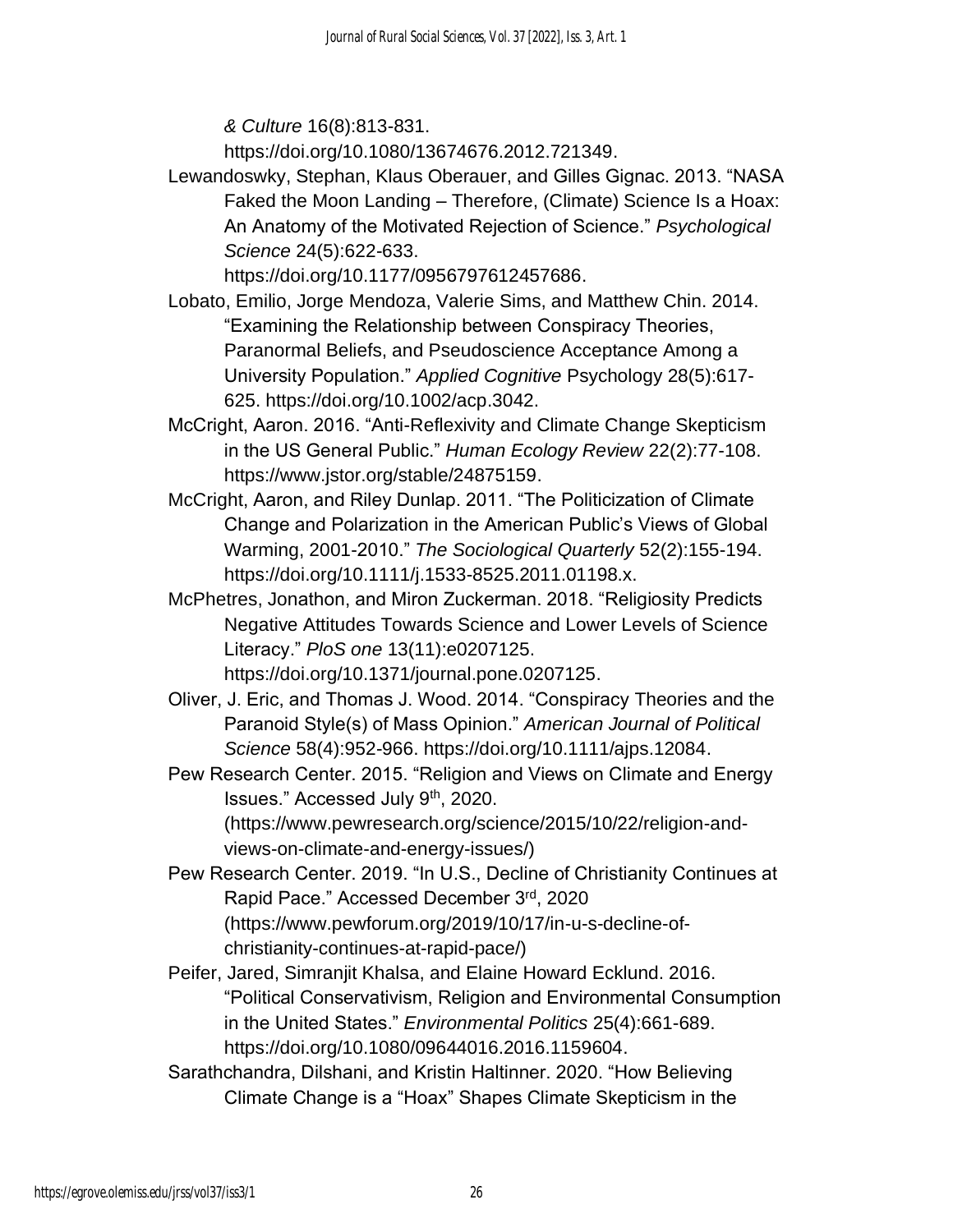United States." *Environmental Sociology.* 

https://doi.org/10.1080/23251042.2020.1855884

Sarathchandra, Dilshani, and Kristin Haltinner. 2021. "A Survey Instrument to Measure Skeptics' (Dis)trust in Climate Science."

*Climate* 9(2):18. https://doi.org/10.3390/cli9020018.

Scheufele, Dietram A., Elizabeth Corley, Tsung-jen Shih, Kajsa Dalrymple, and Shirley Ho. 2009. "Religious Beliefs and Public Attitudes Toward Nanotechnology in Europe and the United States." *Nature Nanotechnology* 4(2):91-94.

https://doi.org/10.1038/nnano.2008.361.

- Stoknes, Per Espen. 2015. *What We Think about When We Try Not to Think about Global Warming: Toward a New Psychology of Climate Action*. Hartford, VT: Chelsea Green.
- Strawbridge, William J., Sarah J. Shema, Richard D. Cohen, and George A. Kaplan. 2001. "Religious Attendance Increases Survival by Improving and Maintaining Good Health Behaviors, Mental Health, and Social Relationships." *Annals of Behavioral Medicine* 23(1):68- 74. https://doi.org/10.1207/s15324796abm2301\_10.
- Tarakeshwar, Nalini, Aaron Swank, Kenneth Pargament, and Annette Mahoney. 2001. "The Sanctification of Nature and Theological Conservatism: A Study of Opposing Religious Correlates of Environmentalism." *Review of Religious Research* 42(4):387-404. https://doi.org/10.2307/3512131.
- Wang, Jaesun, and Seoyong Kim. 2018. "Analysis of the Impact of Values and Perception on Climate Change Skepticism and Its Implication for Public Policy." *Climate* 6(4):99-127. https://doi.org/10.3390/cli6040099.
- Wang, Susan, Zoe Leviston, Mark Hurlstone, Carmen Lawrence, and Iain Walker. 2018. "Emotions Predict Policy Support: Why It Matters How People Feel about Climate Change." *Global Environmental Change* 50: 25-40.
- White, Lynn, Jr. 1967. "The Historical Roots of Our Ecologic Crisis." *Science* 155:1203–1207.
- Zhou, Min. 2015. "Public Environmental Skepticism: A Cross-National and Multilevel Analysis." *International Sociology* 30(1):61-85. https://doi.org/10.1177/0268580914558285.
- Zinnbauer, Brian James, and Kenneth I. Pargament. 2002. "Capturing the Meanings of Religiousness and Spirituality: One Way Down from a Definitional Tower of Babel." *Research in the Social Scientific Study of Religion* 13:23-54.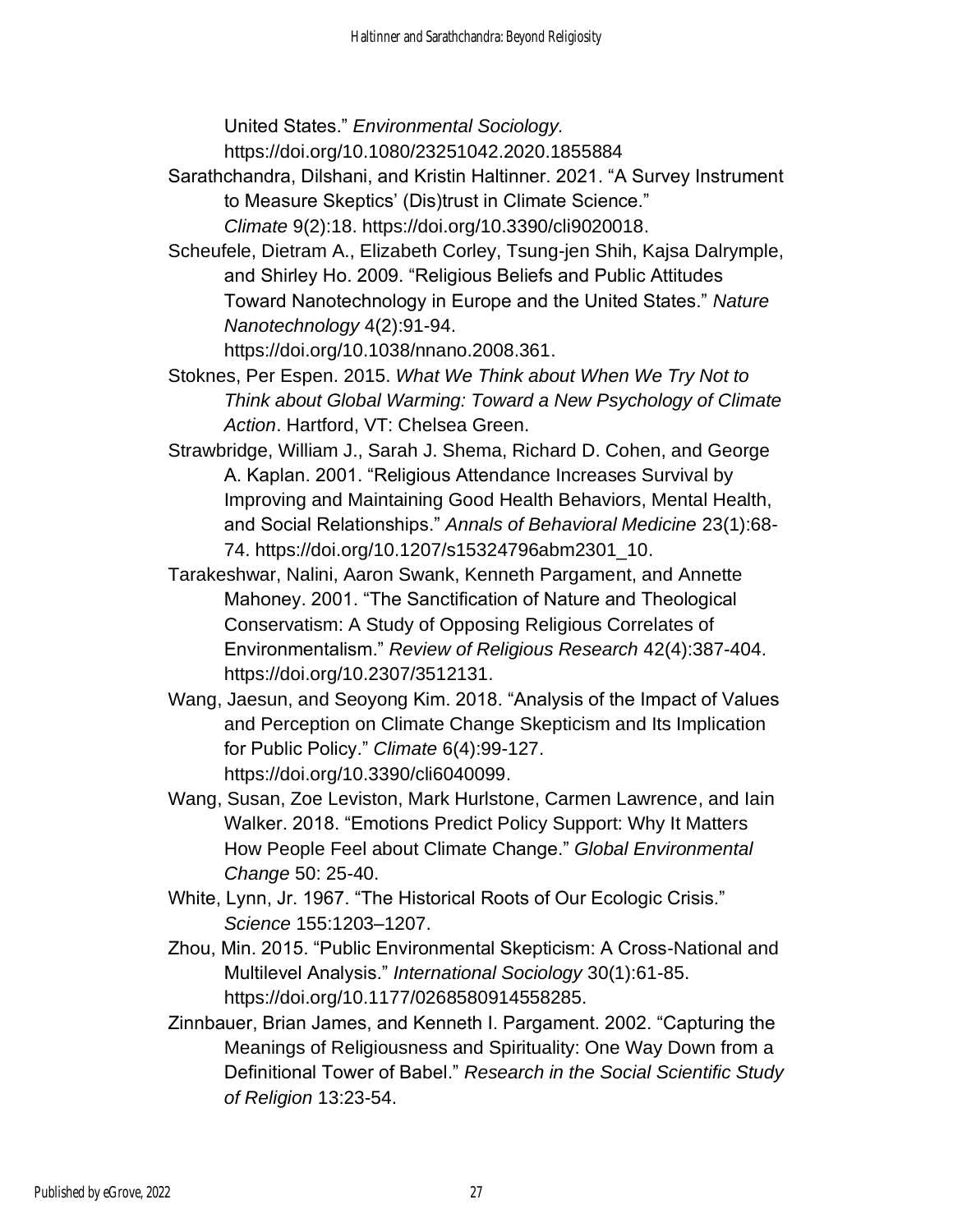### **Supplementary Materials**

Table SM1: Items Used in Environmental Concern Scale, N=1,000 Survey question: To what extent are you concerned about the following situations? not at all concerned=1 to very concerned=7 (Cronbach's α=0.96)

| <b>Survey item</b>                 | <b>Mean</b> | <b>Standard deviation</b> |
|------------------------------------|-------------|---------------------------|
| Coral bleaching                    | 4.22        | 1.78                      |
| Plastic in the ocean               | 5.15        | 1.75                      |
| Drought                            | 4.43        | 1.75                      |
| Heat waves                         | 4.04        | 1.76                      |
| Stronger forest fires              | 4.84        | 1.78                      |
| Sea level rising                   | 4.07        | 1.80                      |
| Ica caps melting                   | 4.08        | 1.86                      |
| The expanding territory of vector- | 4.36        | 1.74                      |
| borne illnesses                    |             |                           |
| Deforestation                      | 4.77        | 1.76                      |
| <b>Habitat destruction</b>         | 4.76        | 1.73                      |
| Overpopulation                     | 4.56        | 1.94                      |
| Air pollution                      | 4.86        | 1.69                      |
| Animal species extinction          | 4.68        | 1.79                      |
| Monarch butterfly population loss  | 4.14        | 1.77                      |
| Bee population loss                | 4.93        | 1.81                      |
| Declining water quality            | 4.86        | 1.78                      |